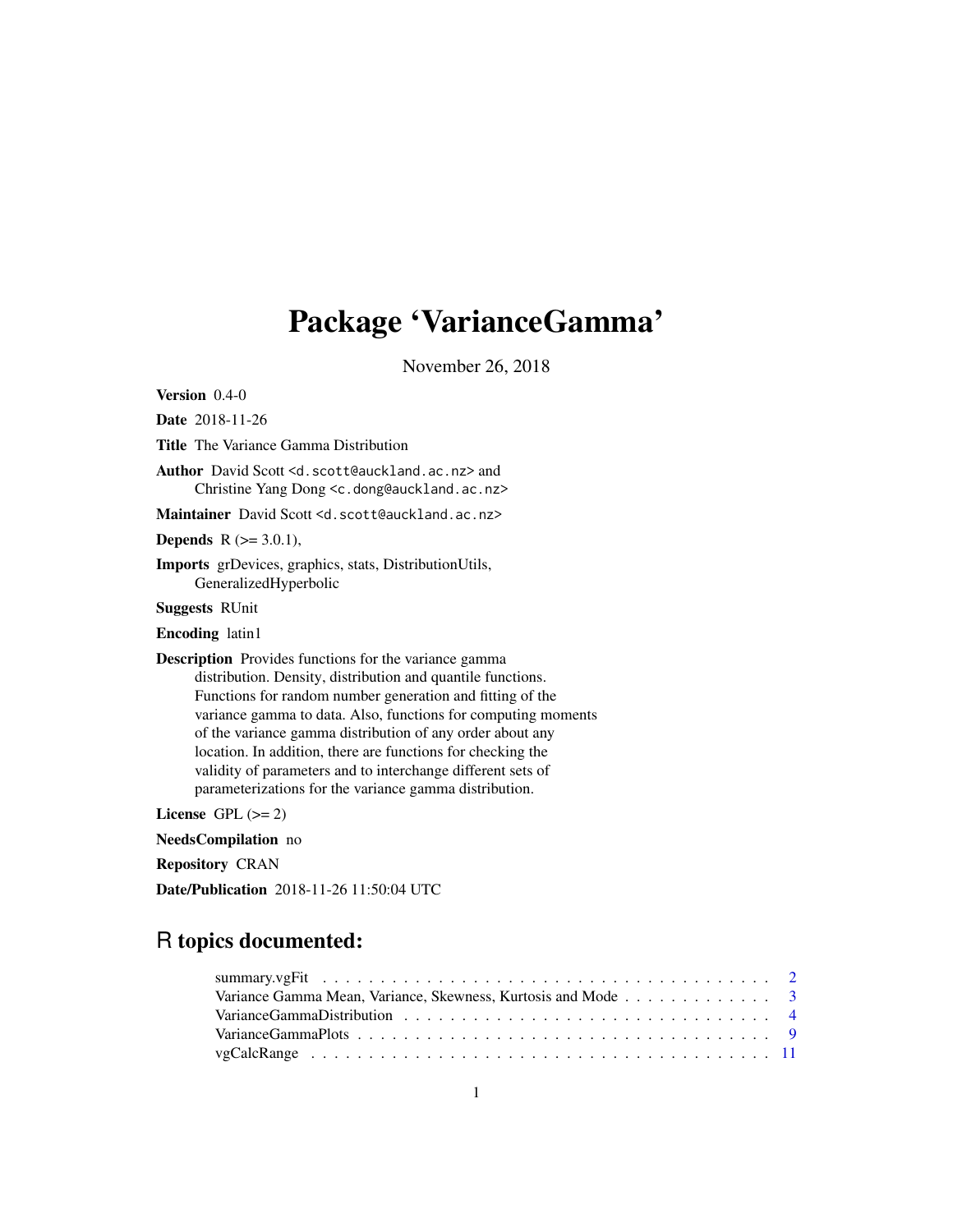# <span id="page-1-0"></span>2 summary.vgFit

| Index |  |
|-------|--|
|       |  |
|       |  |
|       |  |
|       |  |
|       |  |
|       |  |

<span id="page-1-1"></span>summary.vgFit *Summarizing Variance Gamma Distribution Fit*

# Description

summary Method for class "vgFit".

# Usage

```
## S3 method for class 'vgFit'
summary(object, ...)
## S3 method for class 'summary.vgFit'
print(x, digits = max(3, getOption("digits") - 3), ...)
```
# Arguments

| object | An object of class "vgFit", resulting from a call to vgFit.                 |
|--------|-----------------------------------------------------------------------------|
| X      | An object of class "summary.vgFit", resulting from a call to summary.vgFit. |
| digits | The number of significant digits to use when printing.                      |
| .      | Further arguments passed to or from other methods.                          |

# Details

summary. vgFit calculates standard errors for the estimates of c,  $\sigma$ ,  $\theta$ , and  $\nu$  of the variance gamma distribution parameter vector param if the Hessian from the call to [optim](#page-0-0) or [nlm](#page-0-0) is available. Because the parameters in the call to the optimiser are c,  $log(\sigma)$ ,  $\theta$  and  $log(\nu)$ , the delta method is used to obtain the standard errors for  $\sigma$  and  $\nu$ .

#### Value

If the Hessian is available, summary.vgFit computes standard errors for the estimates of c,  $\sigma$ ,  $\theta$ , and  $\nu$ , and adds them to object as object \$sds. Otherwise, no calculations are performed and the composition of object is unaltered.

summary. vgFit invisibly returns x with class changed to summary. vgFit.

See [vgFit](#page-15-1) for the composition of an object of class vgFit.

print.summary.vgFit prints a summary in the same format as [print.vgFit](#page-15-2) when the Hessian is not available from the fit. When the Hessian is available, the standard errors for the parameter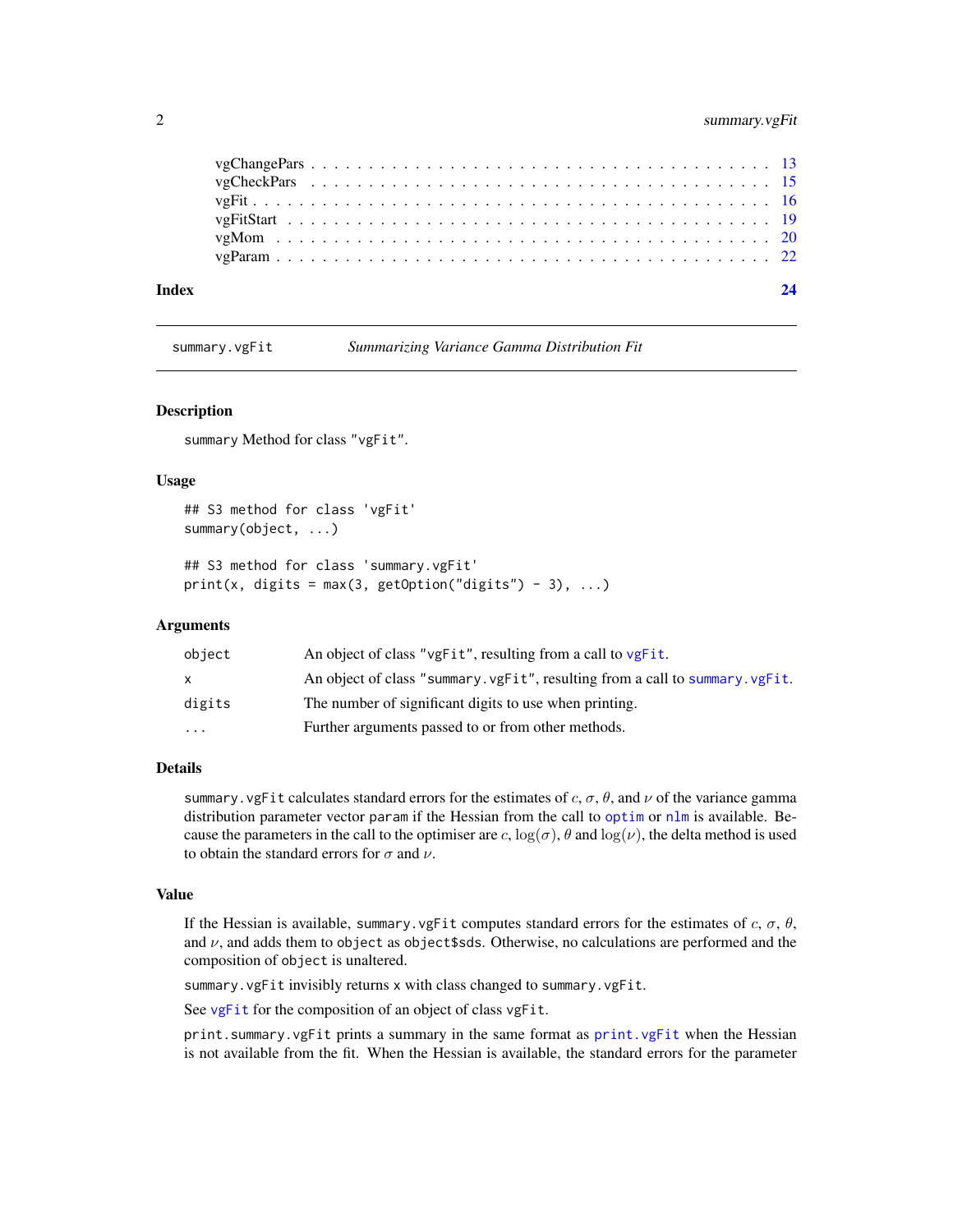<span id="page-2-0"></span>estimates are printed in parentheses beneath the parameter estimates, in the manner of fitdistr in the package MASS.

#### See Also

[vgFit](#page-15-1), [summary](#page-0-0).

# Examples

```
### Continuing the vgFit(.) example:
param <-c(0, 0.5, 0, 0.5)dataVector <- rvg(500, param = param)
fit <- vgFit(dataVector)
print(fit)
summary(fit)
```
Variance Gamma Mean, Variance, Skewness, Kurtosis and Mode *Moments and Mode of the Variance Gamma Distribution*

# <span id="page-2-1"></span>Description

Functions to calculate the mean, variance, skewness, kurtosis and mode of a specific variance gamma distribution.

# Usage

```
vgMean(vgC = 0, sigma = 1, theta = 0, nu = 1, param = c(vgC,sigma,theta,theta,nu))vgVar(vgC = 0, sigma = 1, theta = 0, nu = 1, param = c(vgC,sigma,theta,nu))vgSkew(vgc = 0, sigma = 1, theta = 0, nu = 1, param = c(vgc, sigma, theta, nu))vgKurt(vgC = 0, sigma = 1, theta = 0, nu = 1, param = c(vgC, sigma, theta, nu))vgMode(vgC = 0, sigma = 1, theta = 0, nu = 1, param = c(vgC, sigma, theta, nu))
```
# Arguments

| vgC   | The location parameter $c$ , default is equal to 0.                                     |
|-------|-----------------------------------------------------------------------------------------|
| sigma | The spread parameter $\sigma$ , default is equal to 1, must be positive.                |
| theta | The asymmetry parameter $\theta$ , default is equal to 0.                               |
| nu    | The shape parameter $\nu$ , default is equal to 1, must be positive.                    |
| param | Specifying the parameters as a vector which takes the form $c(ygC, sigma, theta, nu)$ . |

#### Value

vgMean gives the mean of the variance gamma distribution, vgVar the variance, vgSkew the skewness, vgKurt the kurtosis, and vgMode the mode. The formulae used for the mean and variance are as given in Seneta (2004). If  $\nu$  is greater than or equal to 2, the mode is equal to the value of the parameter c. Otherwise, it is found by a numerical [optim](#page-0-0)isation using optim.

The parameterisation of the variance gamma distribution used for these functions is the  $(c, \sigma, \theta, \nu)$ one. See [vgChangePars](#page-12-1) to transfer between parameterisations.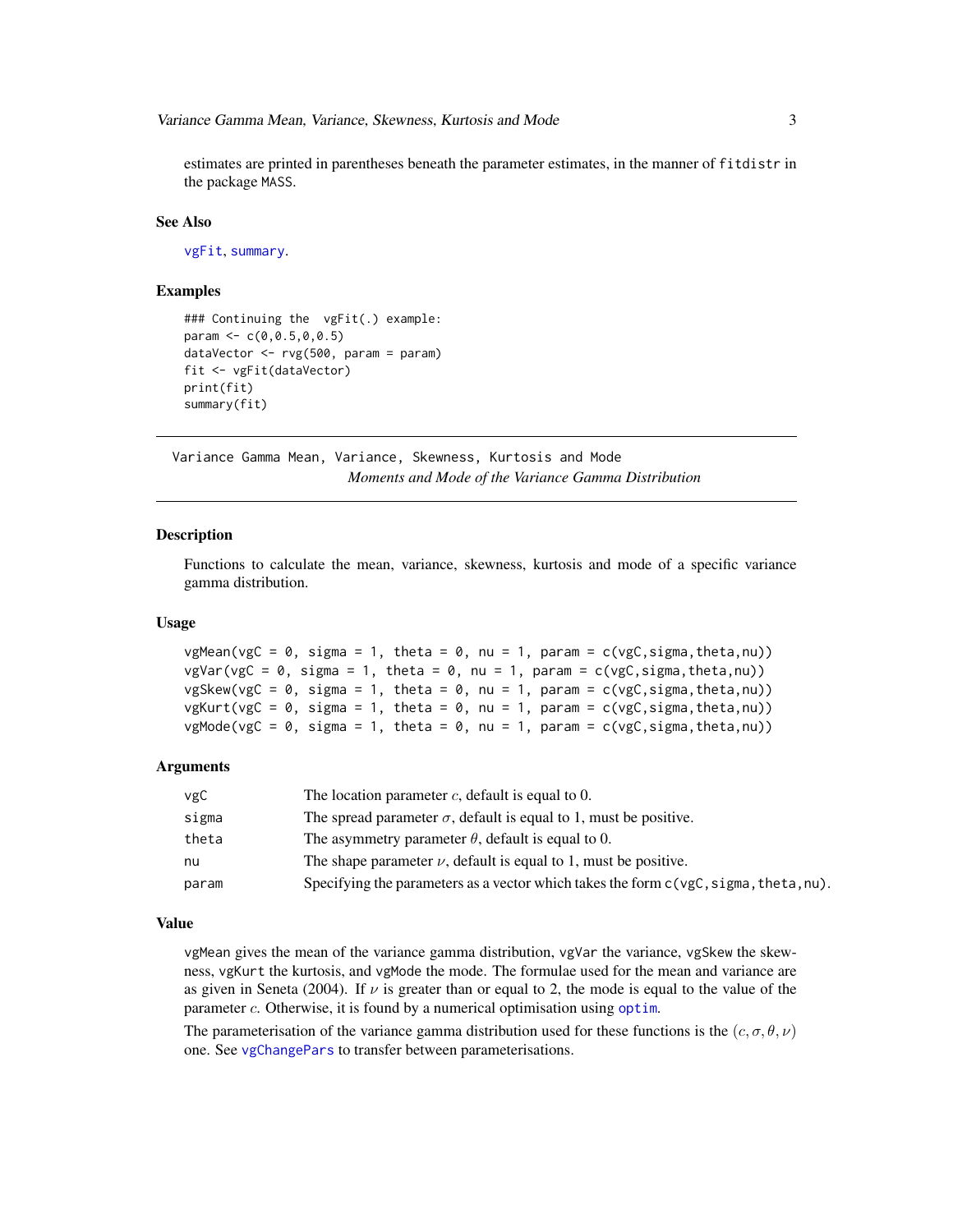#### <span id="page-3-0"></span>Author(s)

David Scott <d.scott@auckland.ac.nz>, Christine Yang Dong <c.dong@auckland.ac.nz>

#### References

Seneta, E. (2004). Fitting the variance-gamma model to financial data. *J. Appl. Prob.*, 41A:177– 187. Kotz, S, Kozubowski, T. J., and Podgórski, K. (2001). The Laplace Distribution and Generalizations. *Birkhauser*, Boston, 349 p.

# See Also

[dvg](#page-3-1), [vgChangePars](#page-12-1),[vgCalcRange](#page-10-1), [besselK](#page-0-0).

#### Examples

```
param <- c(2,2,2,0.5)
vgMean(param = param)
## Or to specify parameter values individually, use:
vgMean (2,2,2,0.5)
vgVar(param = param)
```

```
vgSkew(param = param)
vgKurt(param = param)
vgMode(param = param)
maxDens <- dvg(vgMode(param = param), param = param)
vgRange <- vgCalcRange(param = param, tol = 10^(-2)*maxDens)
curve(dvg(x, param = param), vgRange[1], vgRange[2])
abline(v = vgMode(param = param), col = "blue")abline(v = vghean(param = param), col = "red")
```
VarianceGammaDistribution

*The Variance Gamma Distribution*

# <span id="page-3-1"></span>**Description**

Density function, distribution function, quantiles and random number generation for the variance gamma distribution with parameters c (location),  $\sigma$  (spread),  $\theta$  (asymmetry) and  $\nu$  (shape). Utility routines are included for the derivative of the density function and to find suitable break points for use in determining the distribution function.

# Usage

```
dvg(x, vgc = 0, sigma = 1, theta = 0, nu = 1,param = c(vgc, sigma, theta, nu), log = FALSE,tolerance = .Machine$double.eps ^ 0.5, ...)
pvg(q, vgC = 0, sigma = 1, theta = 0, nu = 1,param = c(vgC,sigma,theta,nu), lower.tail = TRUE, log.p = FALSE,
```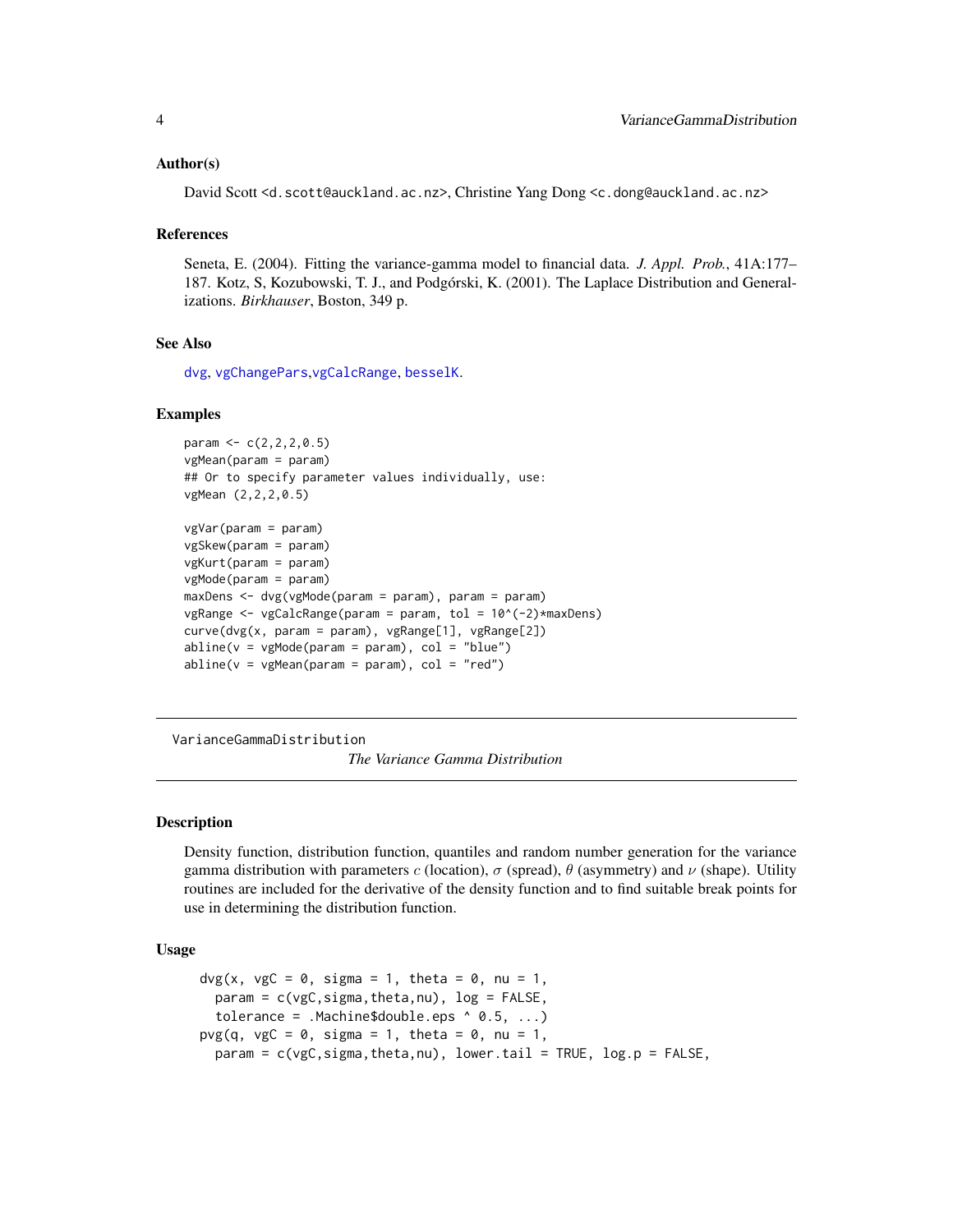<span id="page-4-0"></span>small =  $10^{\circ}(-6)$ , tiny =  $10^{\circ}(-10)$ , deriv = 0.3, subdivisions = 100,  $accuracy = FALSE, ...)$ qvg(p, vgC = 0, sigma = 1, theta = 0, nu = 1, param = c(vgC,sigma,theta,nu), lower.tail = TRUE, log.p = FALSE, small =  $10^*(-6)$ , tiny =  $10^*(-10)$ , deriv = 0.3, nInterpol = 100, subdivisions =  $100, ...$ ) rvg(n, vgC = 0, sigma = 1, theta = 0, nu = 1,  $param = c(vgc, sigma, theta, nu))$ ddvg  $(x, ygC = 0, sigma = 1, theta = 0, nu = 1,$ param = c(vgC,sigma,theta,nu), log = FALSE, tolerance = .Machine\$double.eps ^ 0.5, ...) vgBreaks (vgC =  $0$ , sigma = 1, theta =  $0$ , nu = 1, param =  $c(vgc,sigma,theta,nu)$ , small =  $10^*(-6)$ , tiny =  $10^*(-10)$ , deriv =  $0.3, ...$ )

# Arguments

| x,q          | Vector of quantiles.                                                                                                                 |
|--------------|--------------------------------------------------------------------------------------------------------------------------------------|
| p            | Vector of probabilities.                                                                                                             |
| n            | Number of observations to be generated.                                                                                              |
| vgC          | The location parameter $c$ , default is 0.                                                                                           |
| sigma        | The spread parameter $\sigma$ , default is 1, must be positive.                                                                      |
| theta        | The asymmetry parameter $\theta$ , default is 0.                                                                                     |
| nu           | The shape parameter $\nu$ , default is 1, must be positive.                                                                          |
| param        | Specifying the parameters as a vector which takes the form $c(\forall gC, \exists gma, \text{theta}, nu)$ .                          |
| log, log.p   | Logical; if TRUE, probabilities $p$ are given as $log(p)$ ; not yet implemented.                                                     |
| lower.tail   | If TRUE (default), probabilities are $P[X \leq x]$ , otherwise, $P[X > x]$ ; not yet<br>implemented.                                 |
| small1       | Size of a small difference between the distribution function and zero or one. See<br>Details.                                        |
| tiny         | Size of a tiny difference between the distribution function and zero or one. See<br>Details.                                         |
| deriv        | Value between 0 and 1. Determines the point where the derivative becomes<br>substantial, compared to its maximum value. See Details. |
| accuracy     | Uses accuracy calculated by $\sim$ integrate to try and determine the accuracy of<br>the distribution function calculation.          |
| subdivisions | The maximum number of subdivisions used to integrate the density returning<br>the distribution function.                             |
| nInterpol    | The number of points used in qvg for cubic spline interpolation (see spline fun)<br>of the distribution function.                    |
| tolerance    | Size of a machine difference between two values. See <b>Details</b> .                                                                |
| $\cdots$     | Passes arguments to uniroot. See Details.                                                                                            |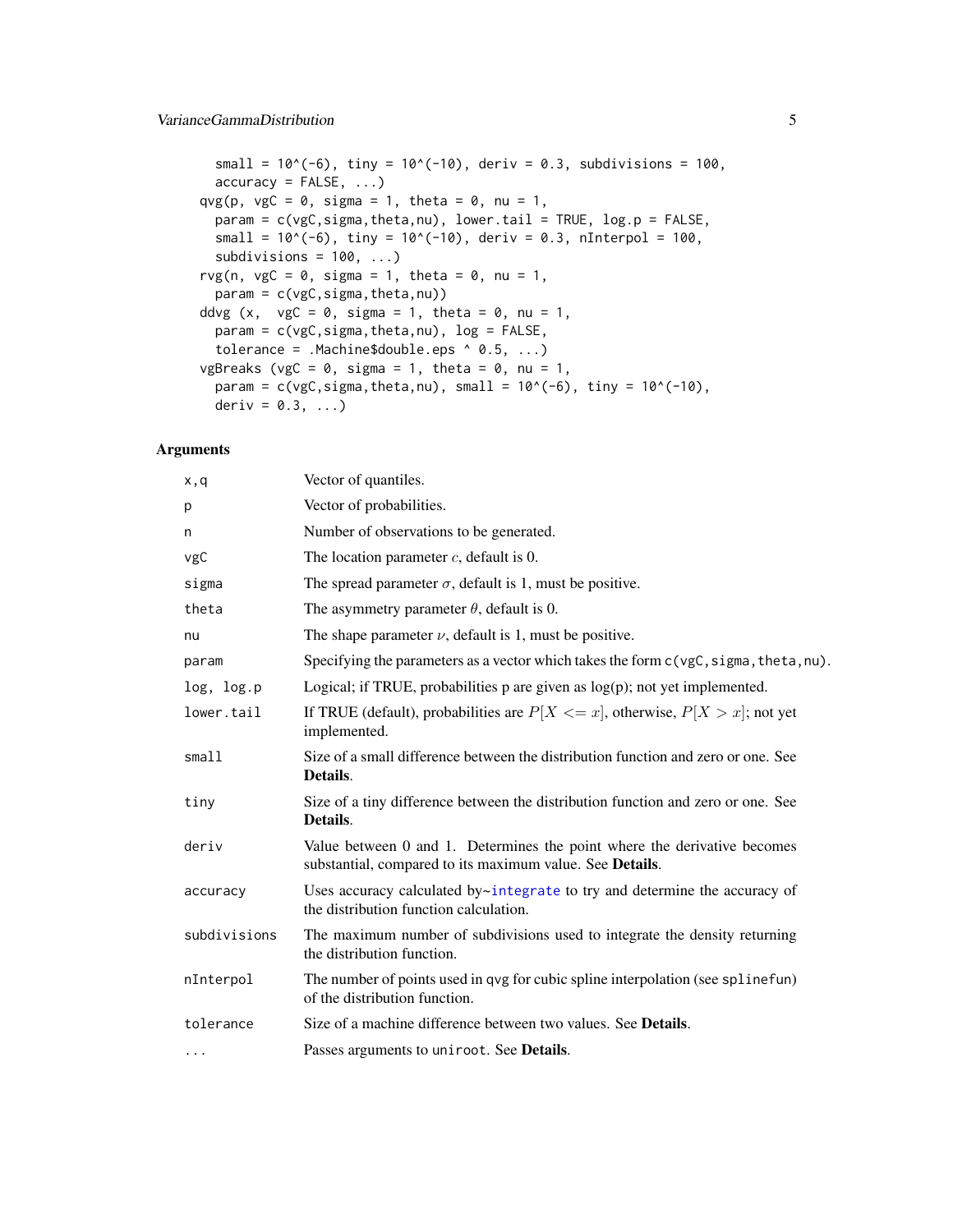#### <span id="page-5-0"></span>Details

Users may either specify the values of the parameters individually or as a vector. If both forms are specifed but with different values, then the values specified by vector param will always overwrite the other ones.

The variance gamma distribution has density

$$
f(x) = c(c, \sigma, \theta, \nu) \times e^{[\theta(x-c)/\sigma^2]} |x - c|^{1/\nu - 1/2} K_{1/\nu - 1/2} \left( \frac{|x - c|\sqrt{2\sigma^2/\nu + \theta^2}}{\sigma^2} \right)
$$

where  $K_{\nu}$ () is the modified Bessel function of the third kind of order  $\nu$ , and

$$
c(c, \sigma, \theta, \nu) = \frac{2}{\sigma \sqrt{2\pi} \nu^{1/\nu} \Gamma(1/\nu)} \left(\frac{1}{\sqrt{2\sigma^2/\nu + \theta^2}}\right)^{1/\nu - 1/2}
$$

Special cases:

1. If  $\nu < 2$  and  $x = c$ , then the density function is approximate to

$$
f(x) = \frac{\Gamma(1/\nu - 1/2)}{\sigma\sqrt{2\pi}\nu^{1/\nu}\Gamma(1/\nu)} \left(\frac{2\sigma^2}{\sqrt{2\sigma^2/\nu + \theta^2}}\right)^{1/\nu - 1/2}
$$

2. If  $\nu \geq 2$  and  $x = c$ , then the density function is taken the value Inf.

Use vgChangePars to convert from the  $(\mu, \sigma, \theta, \tau)$ , or  $(\theta, \sigma, \kappa, \tau)$  parameterisations given in Kotz *et al.* (2001) to the  $(c, \sigma, \theta, \nu)$  parameterisation used above.

pvg breaks the real line into eight regions in order to determine the integral of dvg. The break points determining the regions are found by vgBreaks, based on the values of small, tiny, and deriv. In the extreme tails of the distribution where the probability is tiny according to vgCalcRange, the probability is taken to be zero. In the inner part of the distribution, the range is divided in 6 regions, 3 above the mode, and 3 below. On each side of the mode, there are two break points giving the required three regions. The outer break point is where the probability in the tail has the value given by the variable small. The inner break point is where the derivative of the density function is deriv times the maximum value of the derivative on that side of the mode. In each of the 6 inner regions the numerical integration routine [safeIntegrate](#page-0-0) (which is a wrapper for [integrate](#page-0-0)) is used to integrate the density dvg.

qvg uses the breakup of the real line into the same 8 regions as pvg. For quantiles which fall in the 2 extreme regions, the quantile is returned as -Inf or Inf as appropriate. In the 6 inner regions splinefun is used to fit values of the distribution function generated by pvg. The quantiles are then found using the uniroot function.

pvg and qvg may generally be expected to be accurate to 5 decimal places.

The variance gamma distribution is discussed in Kotz *et al* (2001). It can be seen to be the weighted difference of two i.i.d. gamma variables shifted by the value of  $\theta$ . rvg uses this representation to generate oberservations from the variance gamma distribution.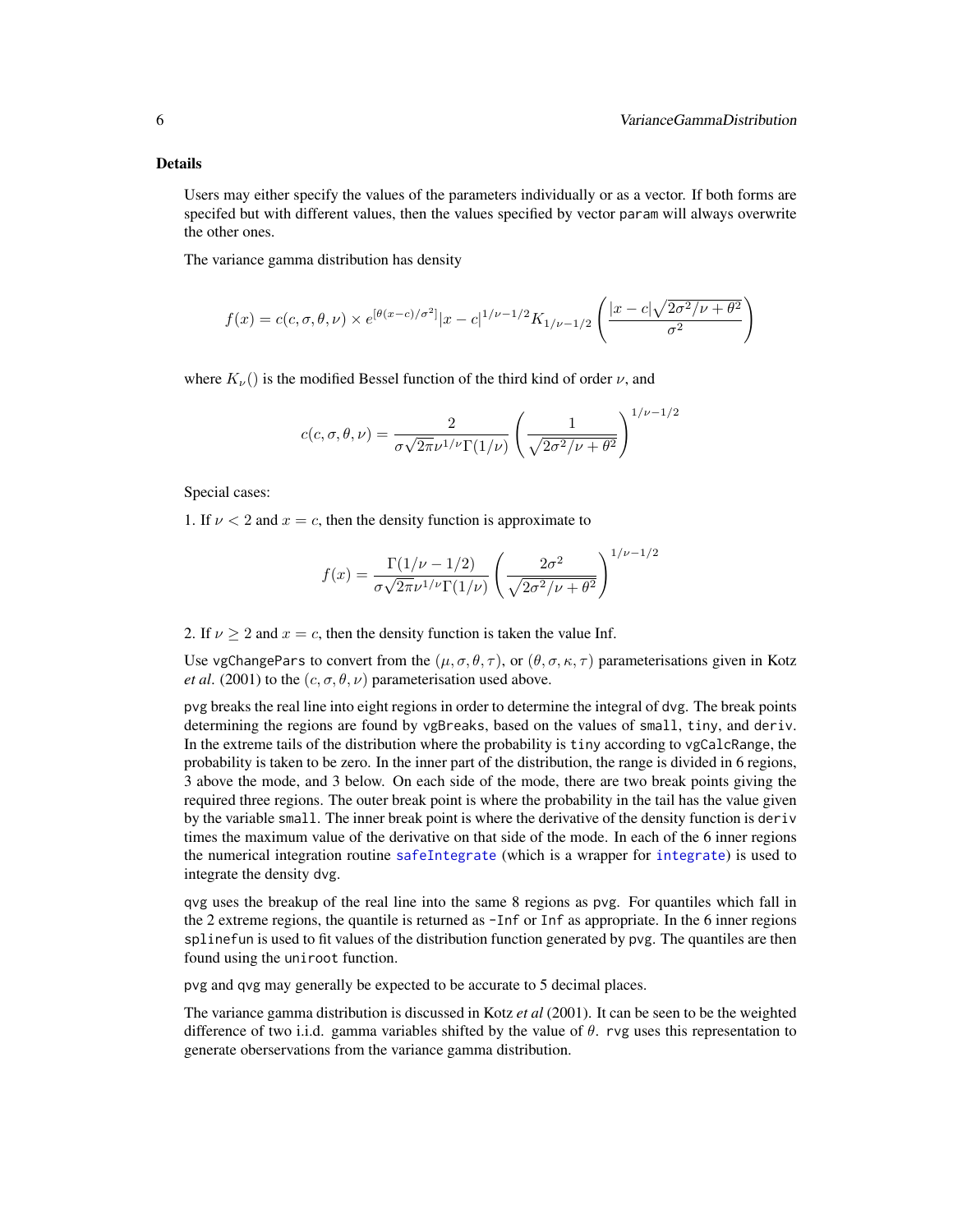# <span id="page-6-0"></span>Value

dvg gives the density function, pvg gives the distribution function, qvg gives the quantile function and rvg generates random variates. An estimate of the accuracy of the approximation to the distribution function may be found by setting accuracy=TRUE in the call to pvg which then returns a list with components value and error.

ddvg gives the derivative of dvg.

vgBreaks returns a list with components:

| xTiny     | Value such that probability to the left is less than tiny.                                                                            |
|-----------|---------------------------------------------------------------------------------------------------------------------------------------|
| xSmall    | Value such that probability to the left is less than small.                                                                           |
| lowBreak  | Point to the left of the mode such that the derivative of the density is deriv times<br>its maximum value on that side of the mode.   |
| highBreak | Point to the right of the mode such that the derivative of the density is derive<br>times its maximum value on that side of the mode. |
| xLarge    | Value such that probability to the right is less than small.                                                                          |
| xHuge     | Value such that probability to the right is less than tiny.                                                                           |
| modeDist  | The mode of the given variance gamma distribution.                                                                                    |
|           |                                                                                                                                       |

# Author(s)

David Scott <d.scott@auckland.ac.nz>, Christine Yang Dong <c.dong@auckland.ac.nz>

# References

Seneta, E. (2004). Fitting the variance-gamma model to financial data. *J. Appl. Prob.*, 41A:177– 187. Kotz, S, Kozubowski, T. J., and Podgórski, K. (2001). The Laplace Distribution and Generalizations. *Birkhauser*, Boston, 349 p.

# See Also

[vgChangePars](#page-12-1), [vgCalcRange](#page-10-1)

```
## Use the following rules for vgCalcRange when plotting graphs for dvg,
## ddvg and pvg.
## if nu < 2, use:
## maxDens <- dvg(vgMode(param = c(vgC, sigma, theta, nu)),
## param = c(vgC, sigma, theta, nu), log = FALSE)
## vgRange <- vgCalcRange(param = c(vgC, sigma, theta, nu),
\# tol = 10^(-2)*maxDens, density = TRUE)
## if nu >= 2 and theta < 0, use:
## vgRange <- c(vgC-2,vgC+6)
## if nu >= 2 and theta > 0, use:
## vgRange <- c(vgC-6,vgC+2)
## if nu >= 2 and theta = 0, use:
## vgRange <- c(vgC-4,vgC+4)
```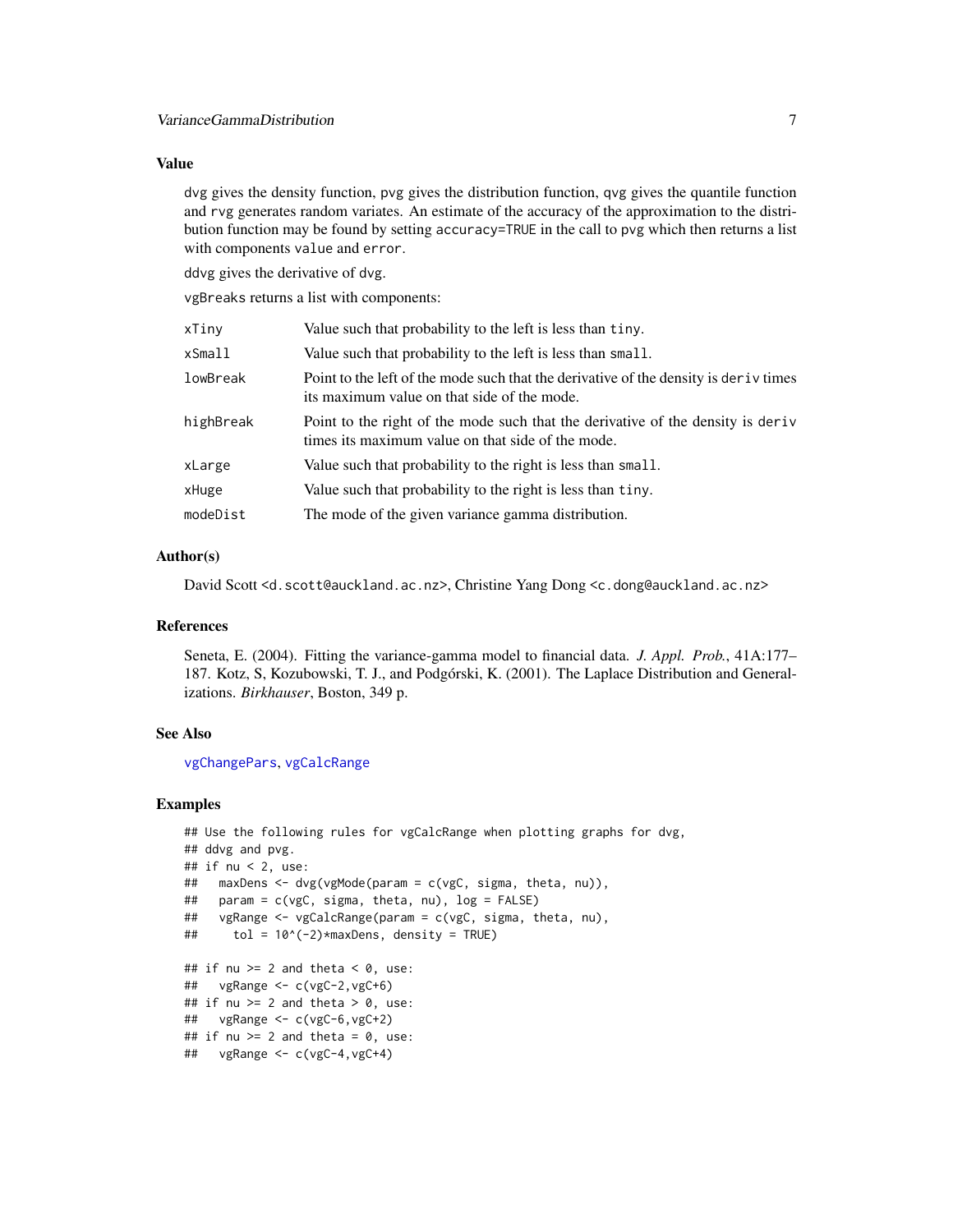```
# Example 1 (nu < 2)
## For dvg and pvg
param <- c(0,0.5,0,0.5)
maxDens <- dvg(vgMode(param = param), param = param, log = FALSE)
## Or to specify parameter values individually, use:
maxDens <- dvg(vgMode(0,0.5,0,0.5), 0,0.5,0,0.5, log = FALSE)
vgRange <- vgCalcRange(param = param, tol = 10^(-2)*maxDens, density = TRUE)
par(mfrow = c(1,2))curve(dvg(x, param = param), from = vgRange[1], to = vgRange[2], n = 1000)
title("Density of the Variance Gamma Distribution")
curve(pvg(x, param = param), from = vgRange[1], to = vgRange[2], n = 1000)
title("Distribution Function of the Variance Gamma Distribution")
## For rvg
require(DistributionUtils)
dataVector <- rvg(500, param = param)
curve(dvg(x, param = param), range(dataVector)[1], range(dataVector)[2],
      n = 500hist(dataVector, freq = FALSE, add = TRUE)
title("Density and Histogram of the Variance Gamma Distribution")
logHist(dataVector, main =
   "Log-Density and Log-Histogram of the Generalized Hyperbolic Distribution")
curve(log(dvg(x, param = param)), add = TRUE,range(dataVector)[1], range(dataVector)[2], n = 500)
## For dvg and ddvg
par(mfrow = c(2,1))curve(dvg(x, param = param), from = vgRange[1], to = vgRange[2],n = 1000title("Density of the Variance Gamma Distribution")
curve(ddg(x, param = param), from = vgRange[1], to = vgRange[2],
     n = 1000title("Derivative of the Density of the Variance Gamma Distribution")
# Example 2 (nu > 2 and theta = 0)
## For dvg and pvg
param <- c(0,0.5,0,3)
vgRange \leq C(0-4, 0+4)par(mfrow = c(1,2))curve(dvg(x, param = param), from = vgRange[1], to = vgRange[2],n = 1000title("Density of the Variance Gamma Distribution")
curve(pvg(x, param = param), from = vgRange[1], to = vgRange[2],n = 1000title("Distribution Function of the Variance Gamma Distribution")
## For rvg
X2 \leq -ryg(500, param = param)curve(dvg(x, param = param), min(X2), max(X2), n = 500)hist(X2, freq = FALSE, add =TRUE)
title("Density and Histogram of the Variance Gamma Distribution")
```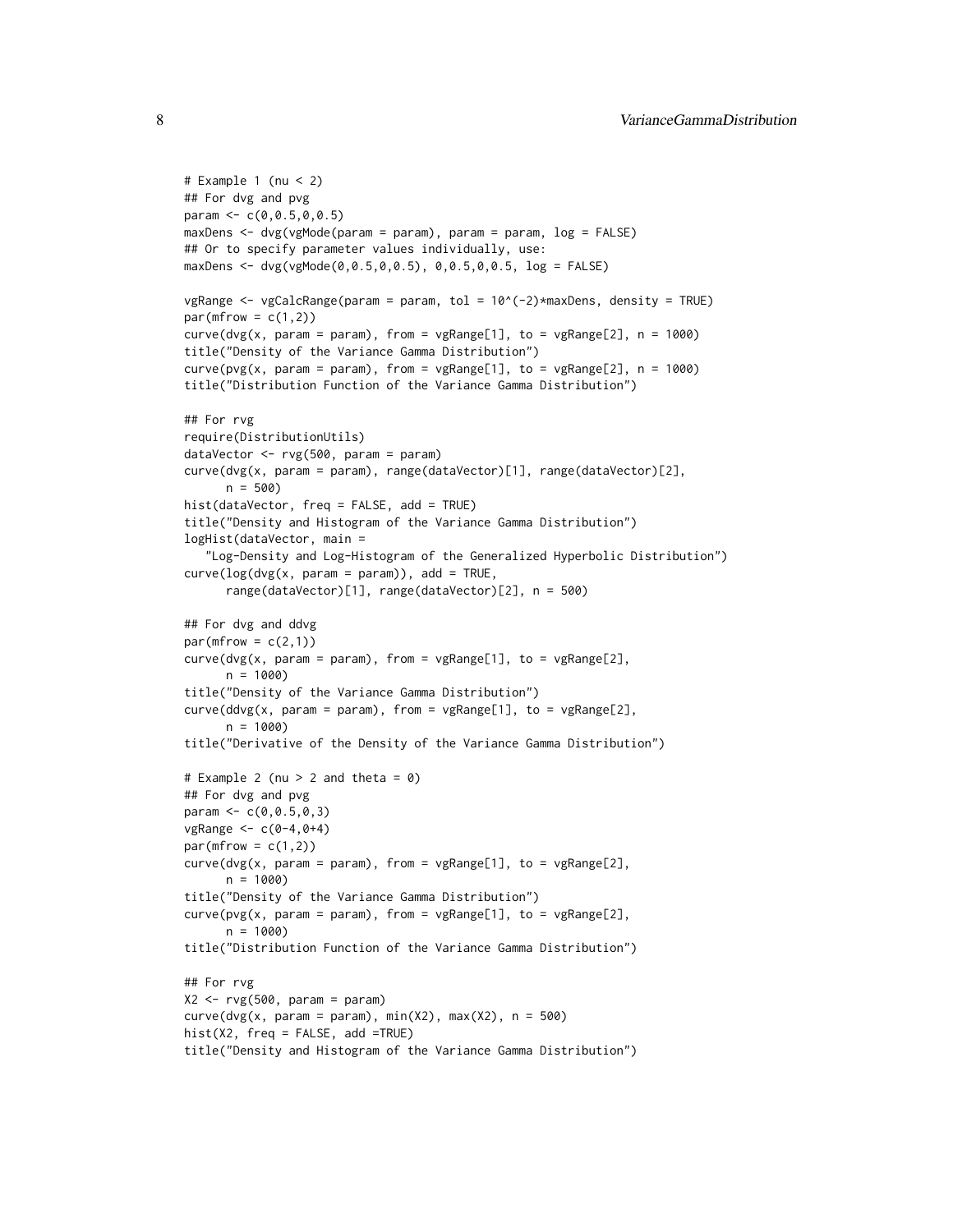```
DistributionUtils::logHist(X2, main =
   "Log-Density and Log-Histogramof the Generalized Hyperbolic Distribution")
curve(log(dvg(x, param = param)), add = TRUE, min(X2), max(X2), n = 500)## For dvg and ddvg
par(mfrow = c(2,1))curve(dvg(x, param = param), from = vgRange[1], to = vgRange[2],n = 1000title("Density of the Variance Gamma Distribution")
curve(ddvg(x, param = param), from = vgRange[1], to = vgRange[2],
      n = 1000)
title("Derivative of the Density of the Variance Gamma Distribution")
```

```
## Use the following rules for vgCalcRange when plotting graphs for vgBreaks.
## if (nu < 2), use:
## maxDens <- dvg(vgMode(param =c(vgC, sigma, theta, nu)),
## param = c(vgC, sigma, theta, nu), log = FALSE)
## vgRange <- vgCalcRange(param = param, tol = 10^(-6)*maxDens, density = TRUE)
## if (nu >= 2) and theta < 0, use:
## vgRange <- c(vgC-2,vgC+6)
## if (nu >= 2) and theta > 0, use:
## vgRange <- c(vgC-6,vgC+2)
## if (nu >= 2) and theta = 0, use:
## vgRange <- c(vgC-4,vgC+4)
## Example 3 (nu < 2)
## For vgBreaks
param <- c(0,0.5,0,0.5)
maxDens <- dvg(vgMode(param = param), param = param, log = FALSE)
vgRange <- vgCalcRange(param = param, tol = 10^(-6)*maxDens, density = TRUE)
curve(dvg(x, param = param), from = vgRange[1], to = vgRange[2],n = 1000bks <- vgBreaks(param = param)
abline(v = bks)title("Density of the Variance Gamma Distribution with breaks")
## Example 4 (nu > 2 and theta = 0)
## For vgBreaks
param <-c(0, 0.5, 0, 3)vgRange <- c(0-4,0+4)
curve(dvg(x, param = param), from = vgRange[1], to = vgRange[2],n = 1000)
bks <- vgBreaks(param = param)
abline(v = bks)title("Density of the Variance Gamma Distribution with breaks")
```
<span id="page-8-1"></span>VarianceGammaPlots *Variance Gamma Quantile-Quantile and Percent-Percent Plots*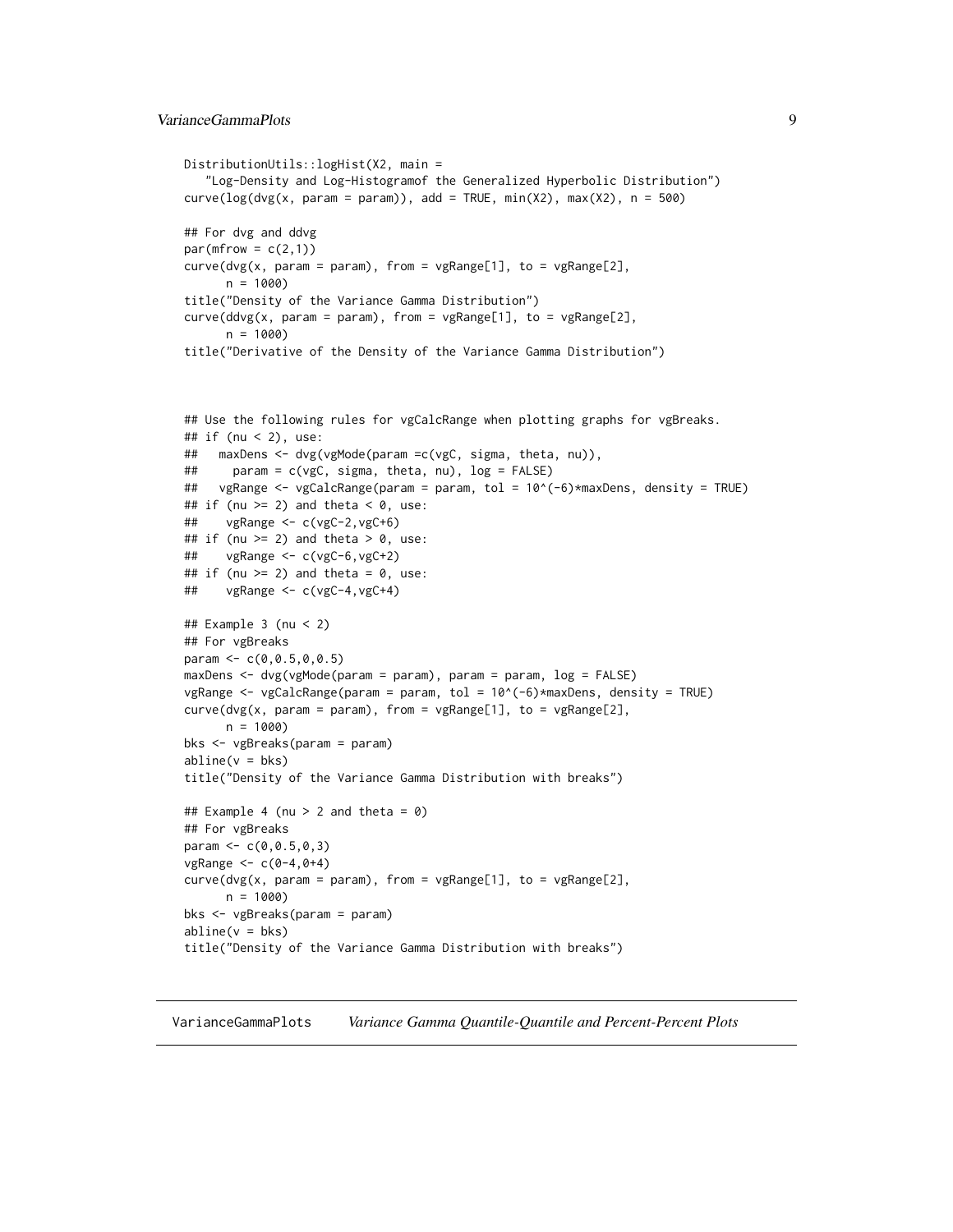#### <span id="page-9-0"></span>Description

qqvg produces a variance gamma Q-Q plot of the values in y.

ppvg produces a variance gamma P-P (percent-percent) or probability plot of the values in y. Graphical parameters may be given as arguments to qqvg and ppvg.

# Usage

```
qqvg(y, vgC = NULL, sigma = NULL, theta = NULL, nu = NULL,param = c(vgC, sigma, theta, nu), main = "Variance Gamma Q-Q Plot",
 xlab = "Theoretical Quantiles", ylab = "Sample Quantiles",
 plot.it = TRUE, line = TRUE, ...)ppyg(y, vgC = NULL, sigma = NULL, theta = NULL, nu = NULL,param = c(vgC, sigma, theta, nu), main = "Variance Gamma P-P Plot",
 xlab = "Uniform Quantiles",
 ylab = "Probability-integral-transformed Data", plot.it = TRUE,
 line = TRUE, ...
```
# Arguments

| The data sample.                                                                                                       |
|------------------------------------------------------------------------------------------------------------------------|
| The location parameter $c$ , default is 0.                                                                             |
| The spread parameter $\sigma$ , default is 1, must be positive.                                                        |
| The asymmetry parameter $\theta$ , default is 0.                                                                       |
| The shape parameter $\nu$ , default is 1, must be positive.                                                            |
| An optional option, specifying the parameters as a vector which takes the form<br>$c(vgc, sigma, theta, nu)$ if known. |
| Plot title.                                                                                                            |
| Plot labels.                                                                                                           |
| Logical. Should the result be plotted?                                                                                 |
| Add line through origin with unit slope.                                                                               |
| Further graphical parameters.                                                                                          |
|                                                                                                                        |

# Details

Users may specify the parameter values of the data sample y using argument param. If param is not specified by users, then the values are estimated from y by vgFit. For more details of fiting a variance gamma distribution to data, see [vgFit](#page-15-1).

#### Value

For qqvg and ppvg, a list with components:

- x The x coordinates of the points that are to be plotted.
- y The y coordinates of the points that are to be plotted.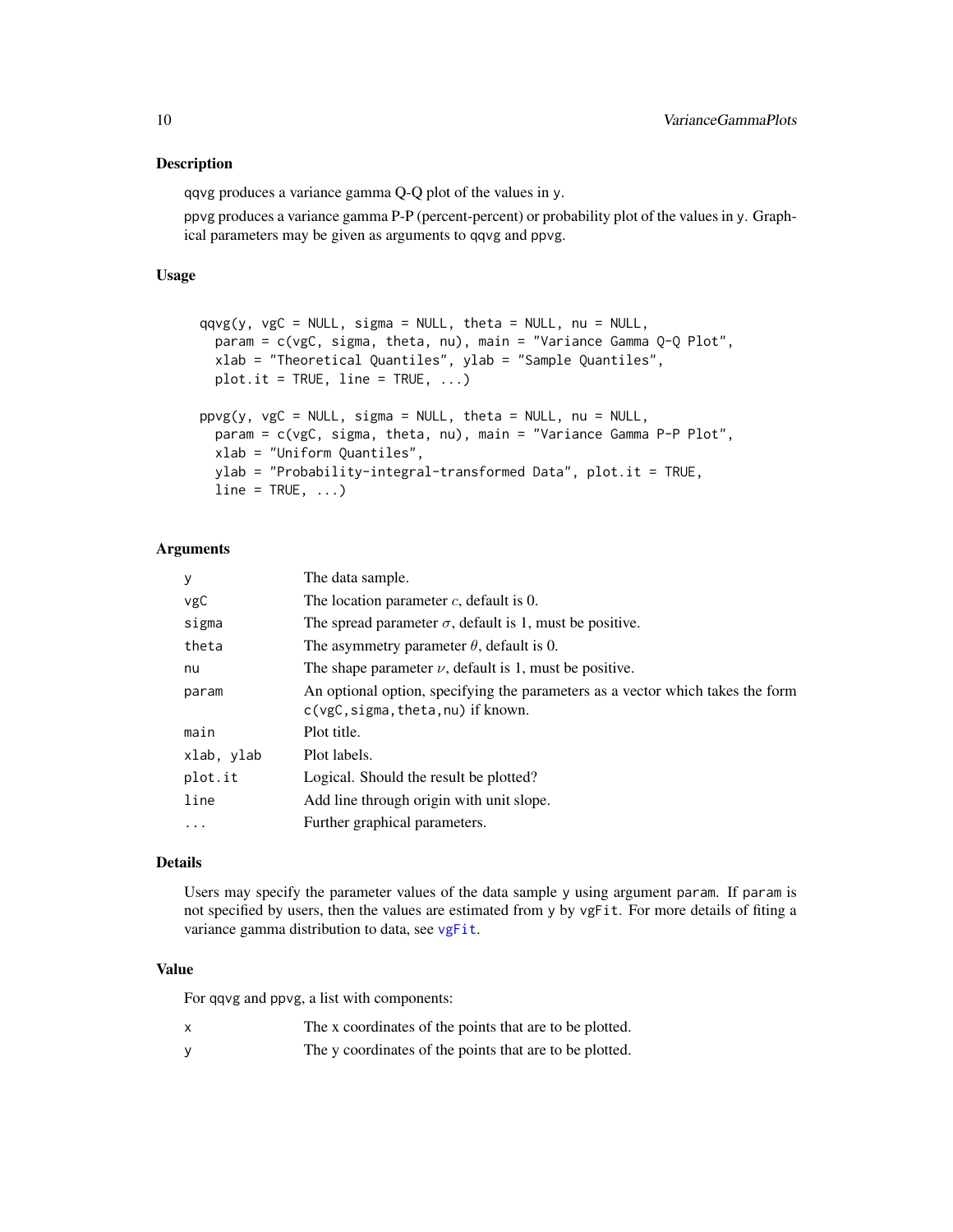# <span id="page-10-0"></span>vgCalcRange 11

# Author(s)

David Scott <d.scott@auckland.ac.nz>, Christine Yang Dong <c.dong@auckland.ac.nz>

#### References

Wilk, M. B. and Gnanadesikan, R. (1968) Probability plotting methods for the analysis of data. *Biometrika*. 55, 1–17.

#### See Also

[ppoints](#page-0-0), [dvg](#page-3-1).

# Examples

```
## Example 1: the parameter values are known
par(mfrow = c(1,2))y \le -ry(200, \text{param} = c(2,2,1,2))qqvg(y, param = c(2,2,1,2), line = FALSE)abline(0, 1, col = 2)ppyg(y, param = c(2, 2, 1, 2))## Example 2: the parameter values are unknown
par(mfrow = c(1,2))y \le -ry(200, \text{param} = c(2, 2, 1, 2))qqvg(y, line = FALSE)abline(0, 1, col = 2)
```
ppvg(y)

<span id="page-10-1"></span>vgCalcRange *Range of a Variance Gamma Distribution*

#### Description

Given the parameter vector param or the idividual parameter values  $(c, \sigma, \theta, \nu)$  of a variance gamma distribution, this function determines the range outside of which the density function is negligible, to a specified tolerance. The parameterization used is the  $(c, \sigma, \theta, \nu)$  one (see [dvg](#page-3-1)). To use another parameterization, use [vgChangePars](#page-12-1).

# Usage

```
vgCalcRange(vgC = 0, sigma = 1, theta = 0, nu = 1,param = c(vgc, sigma, theta, nu), tol = 10<sup>o</sup>(-5), density = TRUE, ...)
```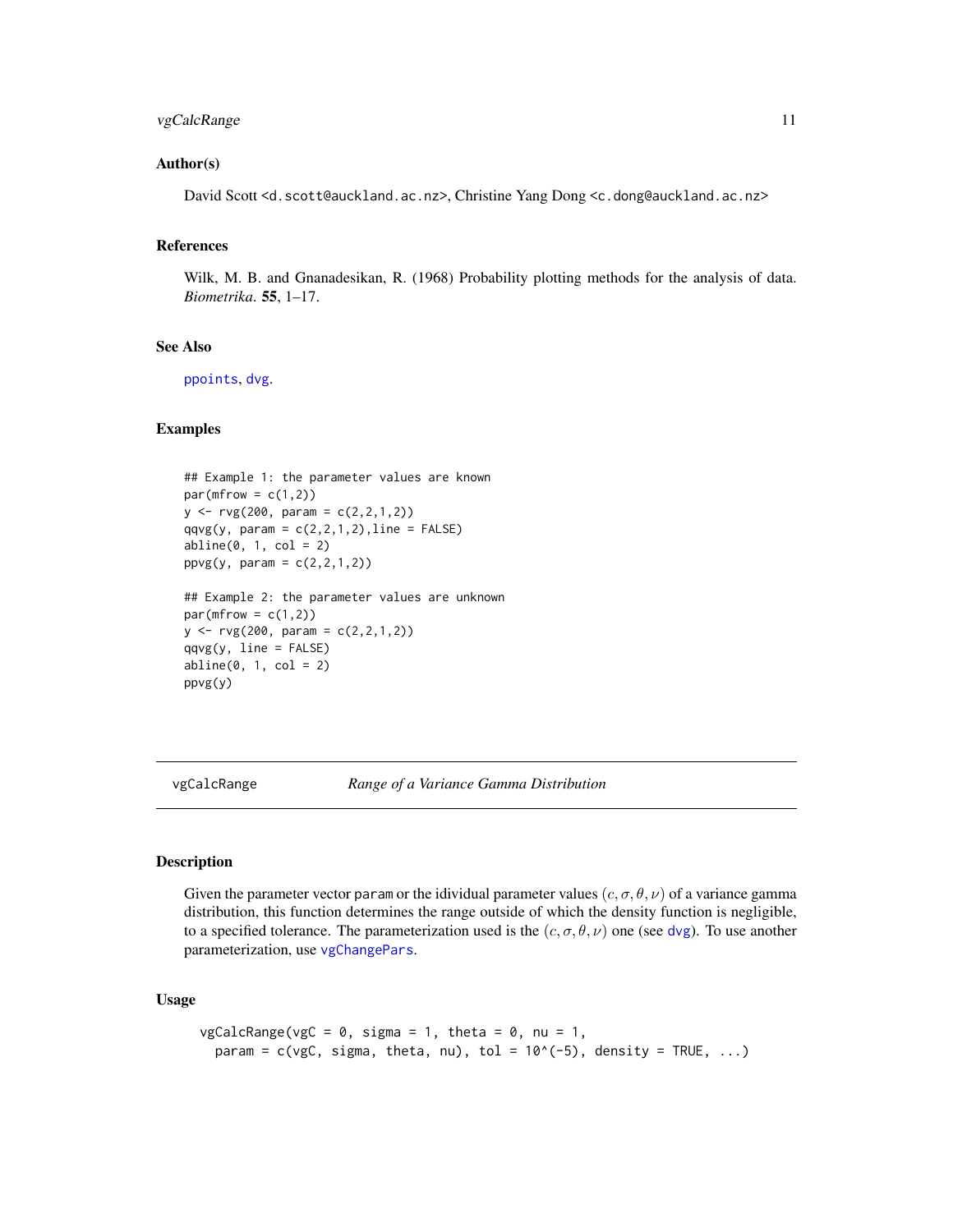# <span id="page-11-0"></span>**Arguments**

| vgC      | The location parameter $c$ , default is 0.                                                                                                                      |
|----------|-----------------------------------------------------------------------------------------------------------------------------------------------------------------|
| sigma    | The spread parameter $\sigma$ , default is 1, must be positive.                                                                                                 |
| theta    | The asymmetry parameter $\theta$ , default is 0.                                                                                                                |
| nu       | The shape parameter $\nu$ , default is 1, must be positive.                                                                                                     |
| param    | Specifying the parameters as a vector which takes the form $c(\forall gC, \exists gma, \text{theta}, nu)$ .                                                     |
| tol      | Tolerance.                                                                                                                                                      |
| density  | Logical. If TRUE, the bounds are for the density function. If FALSE, they should<br>be for the probability distribution, but this has not yet been implemented. |
| $\cdots$ | Extra arguments for calls to uniroot.                                                                                                                           |

#### Details

Users may either specify the values of the parameters individually or as a vector. If both forms are specifed but with different values, then the values specified by vector param will always overwrite the other ones.

The particular variance gamma distribution being considered is specified by the value of the parameter param.

If density = TRUE, the function gives a range, outside of which the density is less than the given tolerance. Useful for plotting the density. Also used in determining break points for the separate sections over which numerical integration is used to determine the distribution function. The points are found by using [uniroot](#page-0-0) on the density function.

If density = FALSE, the function returns the message: "Distribution function bounds not yet implemented".

# Value

A two-component vector giving the lower and upper ends of the range.

# Author(s)

David Scott <d.scott@auckland.ac.nz>, Christine Yang Dong <c.dong@auckland.ac.nz>

# References

Seneta, E. (2004). Fitting the variance-gamma model to financial data. *J. Appl. Prob.*, 41A:177– 187. Kotz, S, Kozubowski, T. J., and Podgórski, K. (2001). The Laplace Distribution and Generalizations. *Birkhauser*, Boston, 349 p.

# See Also

[dvg](#page-3-1), [vgChangePars](#page-12-1)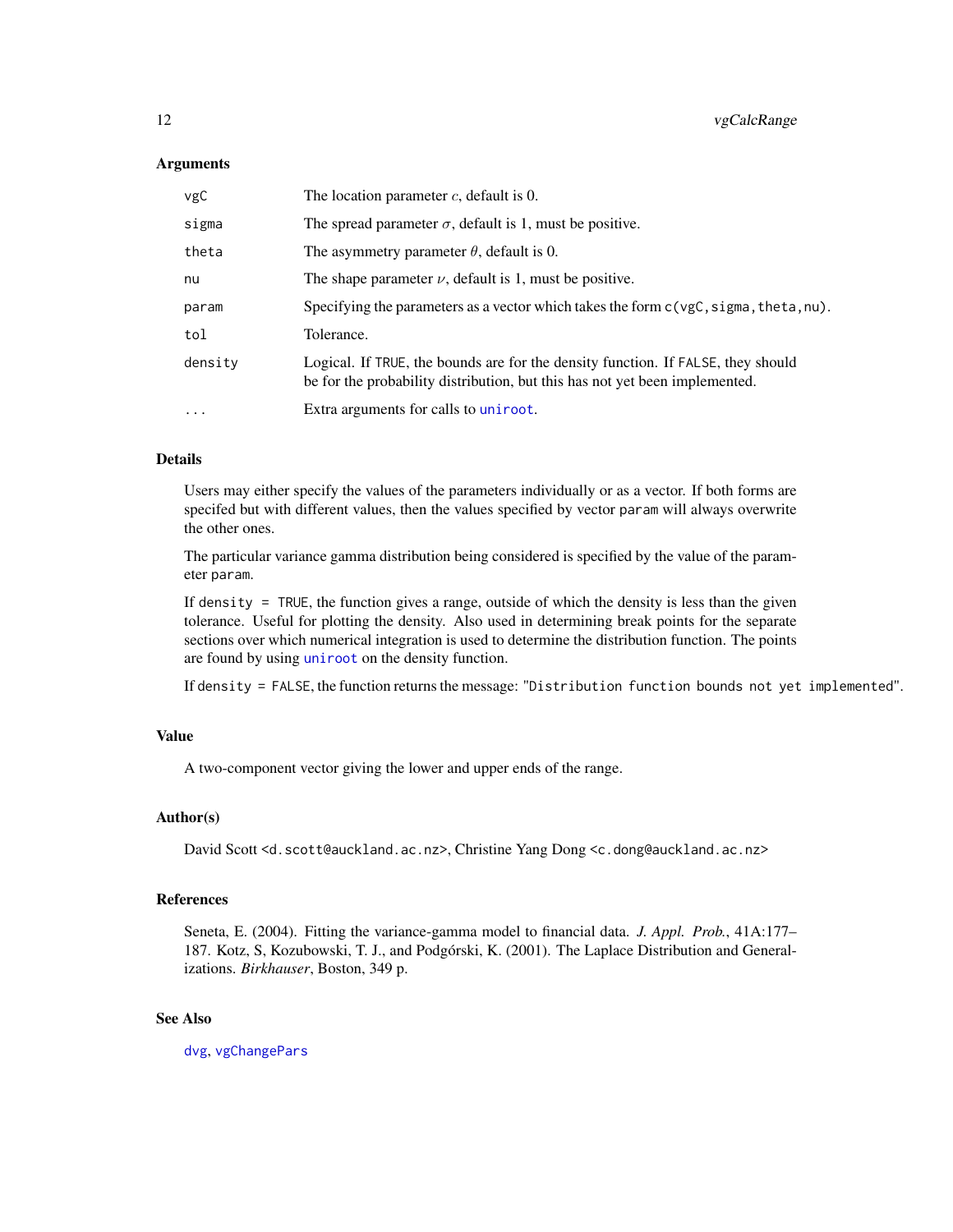# <span id="page-12-0"></span>vgChangePars 13

# Examples

```
## Use the following rules for vgCalcRange when plotting graphs for dvg,
## ddvg and pvg.
## if nu < 2, use:
## maxDens <- dvg(vgMode(param = c(vgC, sigma, theta, nu)),
## param = c(vgC, sigma, theta, nu), log = FALSE)
## vgRange <- vgCalcRange(param = c(vgC, sigma, theta, nu),
## tol = 10^(-2)*maxDens, density = TRUE)
## if nu >= 2 and theta < 0, use:
## vgRange <- c(vgC-2,vgC+6)
## if nu >= 2 and theta > 0, use:
## vgRange <- c(vgC-6,vgC+2)
## if nu >= 2 and theta = 0, use:
\# vgRange <- c(vgC-4, vgC+4)
param <- c(0,0.5,0,0.5)
maxDens < - dvg(vgMode(param = param), param = param)
vgRange \leq vgCalcRange(param = param, tol = 10^(-2)*maxDens)
vgRange
curve(dvg(x, param = param), vgRange[1], vgRange[2])
curve(dvg(x, param = param), vgRange[1], vgRange[2])
param <-c(2, 2, 0, 3)vgRange <- c(2-4,2+4)
vgRange
curve(dvg(x, param = param), vgRange[1], vgRange[2])## Not run: vgCalcRange(param = param, tol = 10^(-3), density = FALSE)
```
<span id="page-12-1"></span>vgChangePars *Change Parameterizations of the Variance Gamma Distribution*

#### Description

This function interchanges between the following 4 parameterizations of the variance gamma distribution:

- 1.  $c, \sigma, \theta, \nu$
- 2.  $\theta$ ,  $\sigma$ ,  $\mu$ ,  $\tau$
- 3.  $\theta$ ,  $\sigma$ ,  $\kappa$ ,  $\tau$
- 4.  $\lambda, \alpha, \beta, \mu$

The first set of parameterizations is given in Seneta (2004). The second and third ones are the parameterizations given in Kotz *etal.* (2001). The last set takes the form of the generalized hyperbolic distribution parameterization.  $\delta$  is not included since the variance gamma distribution is a limiting case of generalized hyperbolic distribution with  $\delta$  always equal to 0.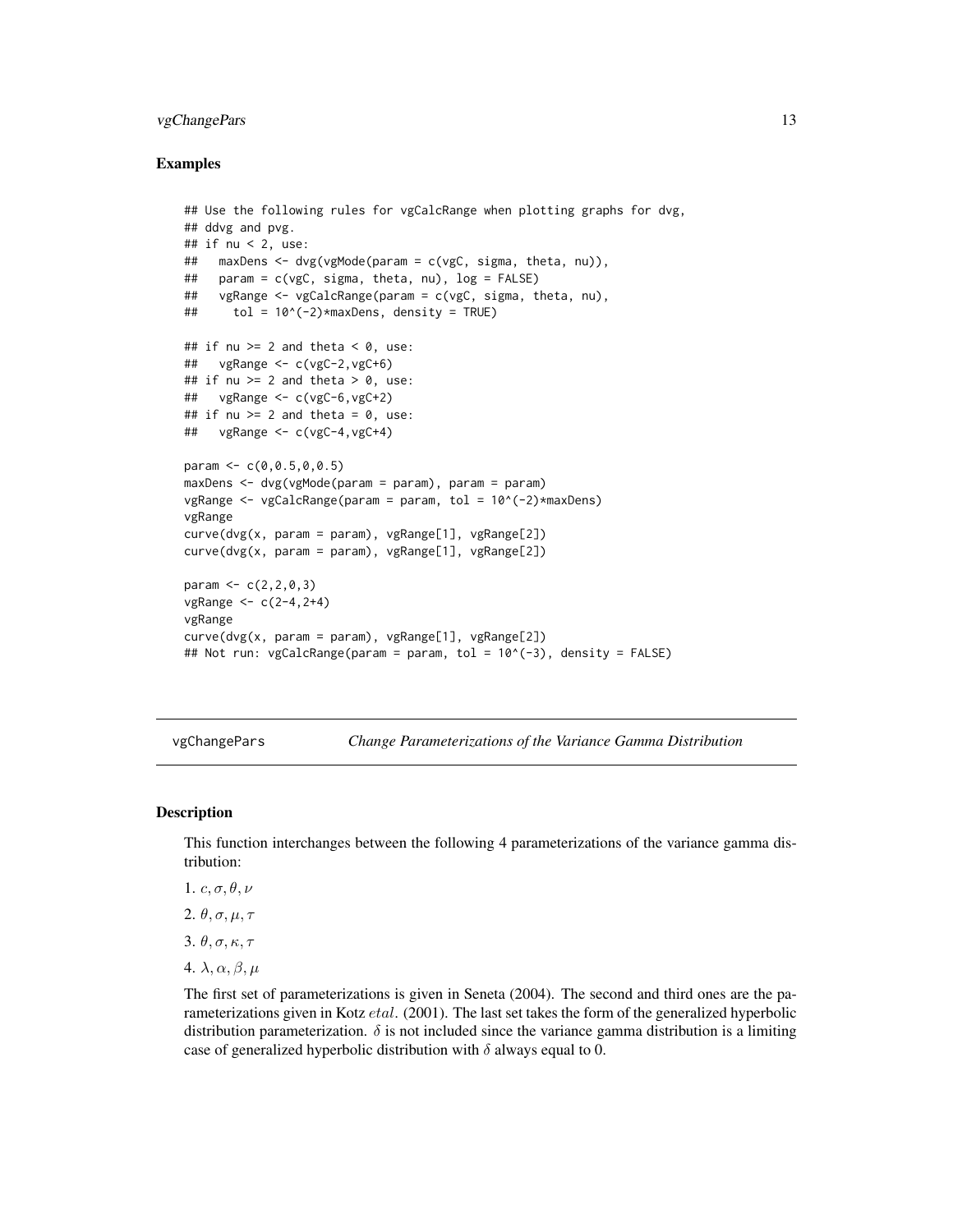#### Usage

```
vgChangePars(from, to, param, noNames = FALSE)
```
#### Arguments

| from    | The set of parameters to change from.                             |
|---------|-------------------------------------------------------------------|
| to      | The set of parameters to change to.                               |
| param   | "from" parameter vector consisting of 4 numerical elements.       |
| noNames | Logical. When TRUE, suppresses the parameter names in the output. |

# Details

In the 3 parameterizations, the following must be positive:

1.  $\sigma, \nu$ 2.  $\sigma, \tau$ 

3. σ, τ

4.  $\lambda, \alpha$ 

In addition in the 4th parameterization, the absolute value of  $\beta$  must be less than  $\alpha$ .

#### Value

A numerical vector of length 4 representing param in the to parameterization.

#### Author(s)

David Scott <d.scott@auckland.ac.nz>, Christine Yang Dong <c.dong@auckland.ac.nz>

# References

Seneta, E. (2004). Fitting the variance-gamma model to financial data. *J. Appl. Prob.*, 41A:177– 187. Kotz, S, Kozubowski, T. J., and Podgórski, K. (2001). The Laplace Distribution and Generalizations. *Birkhauser*, Boston, 349 p.

# See Also

[dvg](#page-3-1), [vgMom](#page-19-1)

```
param1 \leq c(2,2,1,3) # Parameterization 1
param2 <- vgChangePars(1, 2, param1) # Convert to parameterization 2
param2 # Parameterization 2
vgChangePars(2, 1, as.numeric(param2)) # Convert back to parameterization 1
param3 \leq c(1, 2, 0, 0.5) # Parameterization 3
param1 <- vgChangePars(3, 1, param3) # Convert to parameterization 1
param1 A \uparrow # Parameterization 1
vgChangePars(1, 3, as.numeric(param1)) # Convert back to parameterization 3
```
<span id="page-13-0"></span>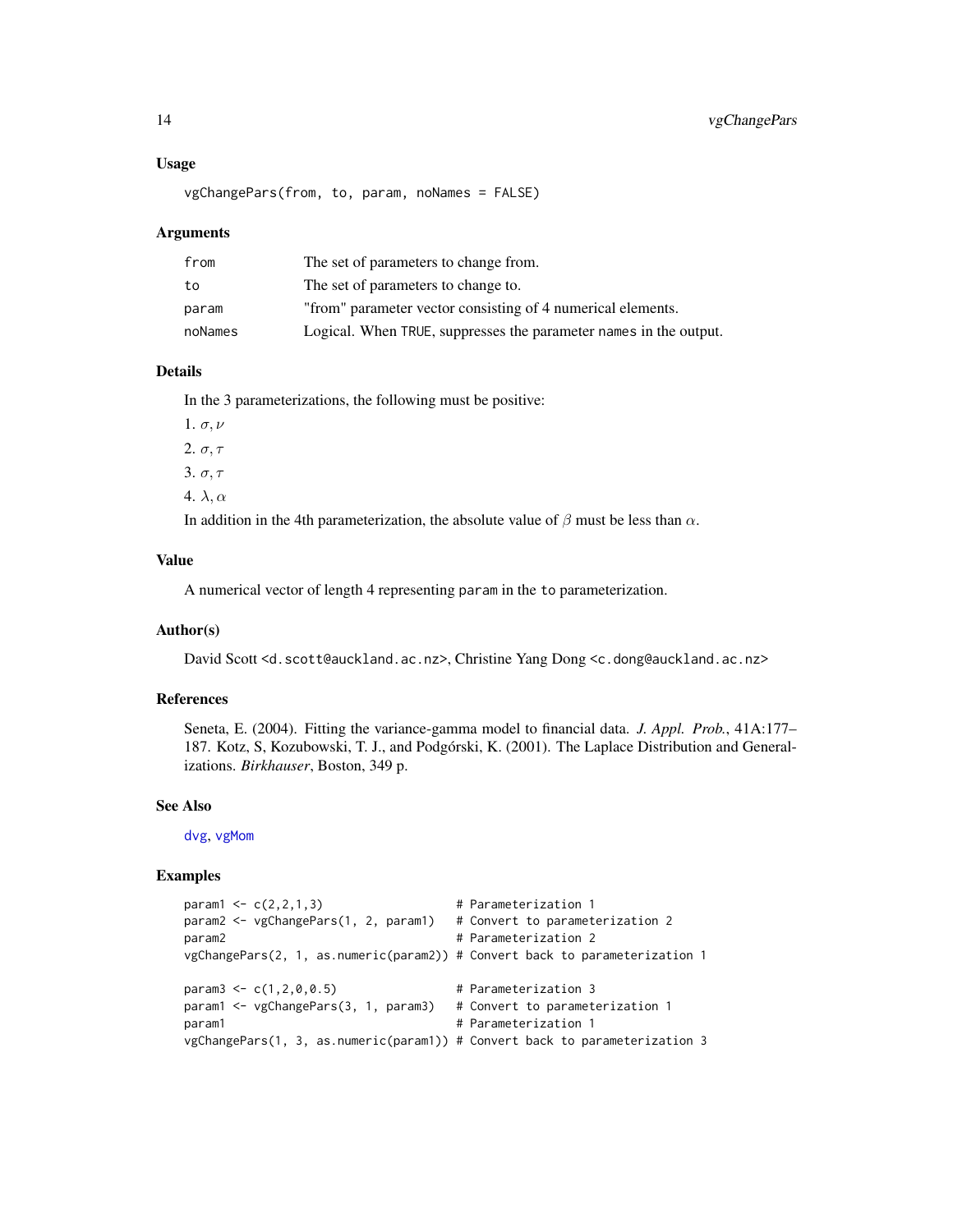<span id="page-14-1"></span><span id="page-14-0"></span>

# Description

Given a putative set of parameters for the variance gamma distribution, the functions checks if the parameters are in the correct range, and if the set has the correct length of 4.

# Usage

```
vgCheckPars(param, ...)
```
# Arguments

| param    | Numeric. Putative parameter values for a Variance Gamma distribution. |
|----------|-----------------------------------------------------------------------|
| $\cdots$ | Further arguments for calls to all. equal.                            |

# Details

The vector param takes the form c(c, sigma, theta, nu). If either sigma or nu is negative, then an error message is returned.

If the vector param has a length not equal to 4, then an error message is returned.

# Value

A list with components:

| case       | Whichever of 'error' or 'normal' is identified by the function.                         |
|------------|-----------------------------------------------------------------------------------------|
| errMessage | An appropriate error message if an error was found, the empty string "" other-<br>wise. |

# Author(s)

David Scott <d.scott@auckland.ac.nz>, Christine Yang Dong <c.dong@auckland.ac.nz>

# See Also

[dvg](#page-3-1), [vgMom](#page-19-1)

| vgCheckParts(c(0,1,0,1))    | # normal |
|-----------------------------|----------|
| vgCheckParts(c(0, 0, 0, 1)) | # error  |
| $vgCheckParts(c(0,1,0,-2))$ | # error  |
| vgCheckParts(c(0,1,0))      | # error  |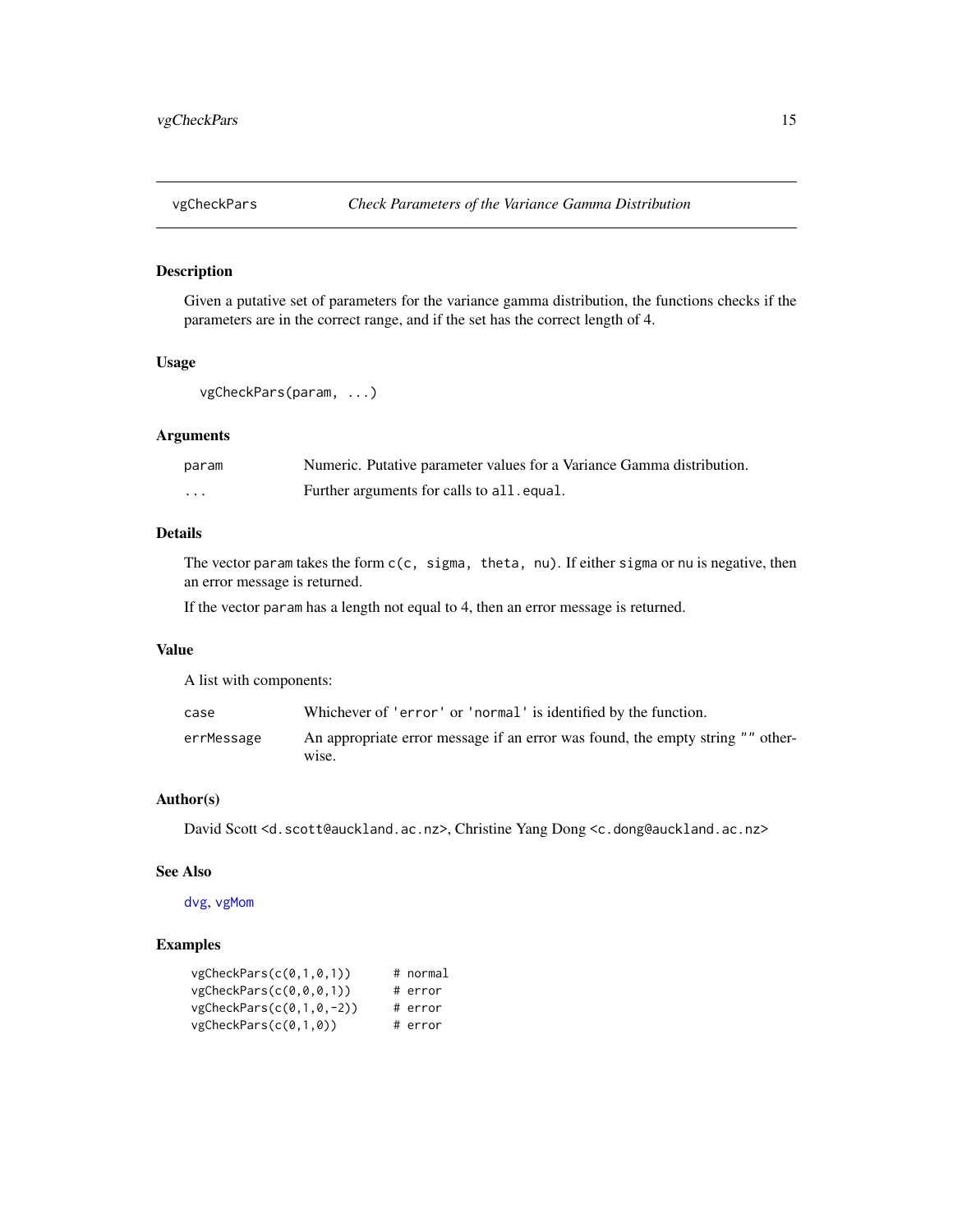#### <span id="page-15-2"></span><span id="page-15-1"></span><span id="page-15-0"></span>Description

Fits a variance gamma distribution to data. Displays the histogram, log-histogram (both with fitted densities), Q-Q plot and P-P plot for the fit which has the maximum likelihood.

# Usage

```
vgFit(x, freq = NULL, breaks = NULL, paramStart = NULL,startMethod = "Nelder-Mead", startValues = "SL",
       method = "Nelder-Mead", hessian = FALSE,
       plots = FALSE, printOut = FALSE,
       controlBFGS = list(maxit = 200),
       controlNM = list(maxit = 1000), maxitNLM = 1500, ...)
 ## S3 method for class 'vgFit'
print(x, digits = max(3, getOption("digits") - 3), ...)
 ## S3 method for class 'vgFit'
plot(x, which = 1:4,plotTitles = paste(c("Histogram of ","Log-Histogram of ",
                            "Q-Q Plot of ","P-P Plot of "), x$obsName,
                          sep = ""),
      ask = prod(par("mfcol")) < length(which) && dev.interactive(),
```
# Arguments

...)

| $\mathsf{x}$ | Data vector for vgFit. Object of class "vgFit" for print.vgFit and plot.vgFit.                                                                      |
|--------------|-----------------------------------------------------------------------------------------------------------------------------------------------------|
| freg         | A vector of weights with length equal to length $(x)$ .                                                                                             |
| breaks       | Breaks for histogram, defaults to those generated by $hist(x, right = FALSE, plot = FALSE)$ .                                                       |
| paramStart   | A user specified starting parameter vector param taking the form $c(ygC, sigma, theta, nu)$ .                                                       |
| startMethod  | Method used by vgFitStart in calls to optim, default is "Nelder-Mead". See<br>Details.                                                              |
| startValues  | Code giving the method of determining starting values for finding the maximum<br>likelihood estimate of param, default method is "SL". See Details. |
| method       | Different optimisation methods to consider, default is "Nelder-Mead". See De-<br>tails.                                                             |
| hessian      | Logical. If TRUE the value of the hessian is returned.                                                                                              |
| plots        | Logical. If FALSE suppresses printing of the histogram, log-histogram, Q-Q plot<br>and P-P plot.                                                    |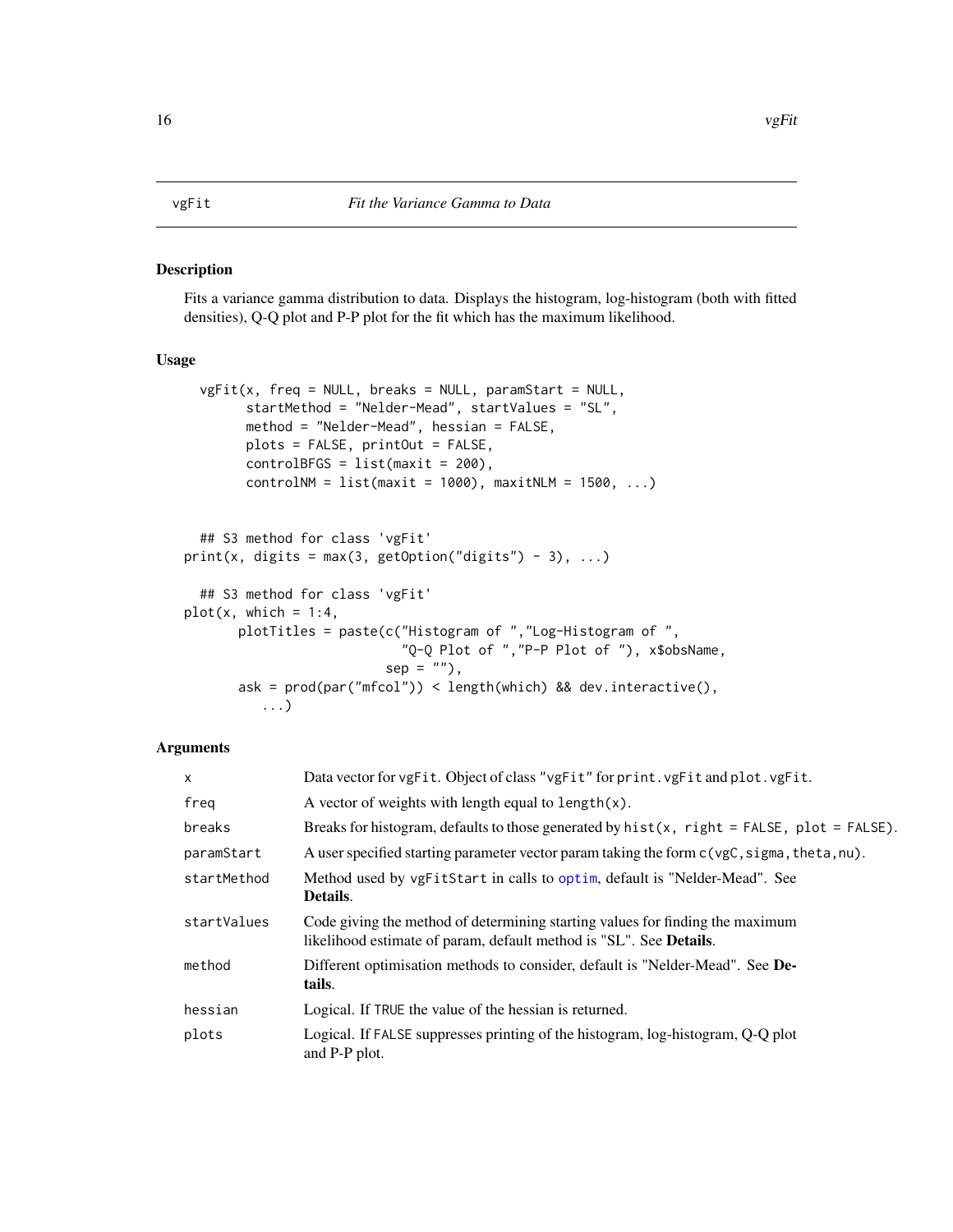<span id="page-16-0"></span>

| printOut    | Logical. If FALSE suppresses printing of results of fitting.                                         |
|-------------|------------------------------------------------------------------------------------------------------|
| controlBFGS | A list of control parameters for optim when using the "BFGS" optimisation.                           |
| controlNM   | A list of control parameters for optim when using the "Nelder-Mead" optimi-<br>sation.               |
| maxitNLM    | A positive integer specifying the maximum number of iterations when using the<br>"nlm" optimisation. |
| digits      | Desired number of digits when the object is printed.                                                 |
| which       | If a subset of the plots is required, specify a subset of the numbers $1:4$ .                        |
| plotTitles  | Titles to appear above the plots.                                                                    |
| ask         | Logical. If TRUE, the user is <i>asked</i> before each plot, see $par(ask = .)$ .                    |
| $\ddots$ .  | Passes arguments to par, hist, logHist, qqhyperb and pphyperb.                                       |
|             |                                                                                                      |

# Details

startMethod can be either "BFGS" or "Nelder-Mead".

startValues can be one of the following:

- "US"User-supplied.
- "SL"Based on a fitted skew-Laplace distribution.
- "MoM"Method of moments.

For the details concerning the use of paramStart, startMethod, and startValues, see [vgFitStart](#page-18-1). The three optimisation methods currently available are:

- "BFGS"Uses the quasi-Newton method "BFGS" as documented in [optim](#page-0-0).
- "Nelder-Mead"Uses an implementation of the Nelder and Mead method as documented in [optim](#page-0-0).
- "nlm"Uses the [nlm](#page-0-0) function in R.

For details of how to pass control information for optimisation using [optim](#page-0-0) and [nlm](#page-0-0), see [optim](#page-0-0) and [nlm.](#page-0-0)

When method = "Nelder-Mead" is used, very rarely, it would return an error message of "error in optim(paramStart,...)", use method = "BFGS" or method = "nlm" instead in that case.

When method = "nlm" is used, warnings may be produced. These do not appear to be a problem.

# Value

A list with components:

| param   | A vector giving the maximum likelihood estimate of param, as (c, sigma, theta, nu).                              |
|---------|------------------------------------------------------------------------------------------------------------------|
| maxLik  | The value of the maximised log-likelihood.                                                                       |
| hessian | If hessian was set to TRUE, the value of the hessian. Not present otherwise.                                     |
| method  | Optimisation method used.                                                                                        |
| conv    | Convergence code. See the relevant documentation (either optim or $n \text{Im}$ ) for<br>details on convergence. |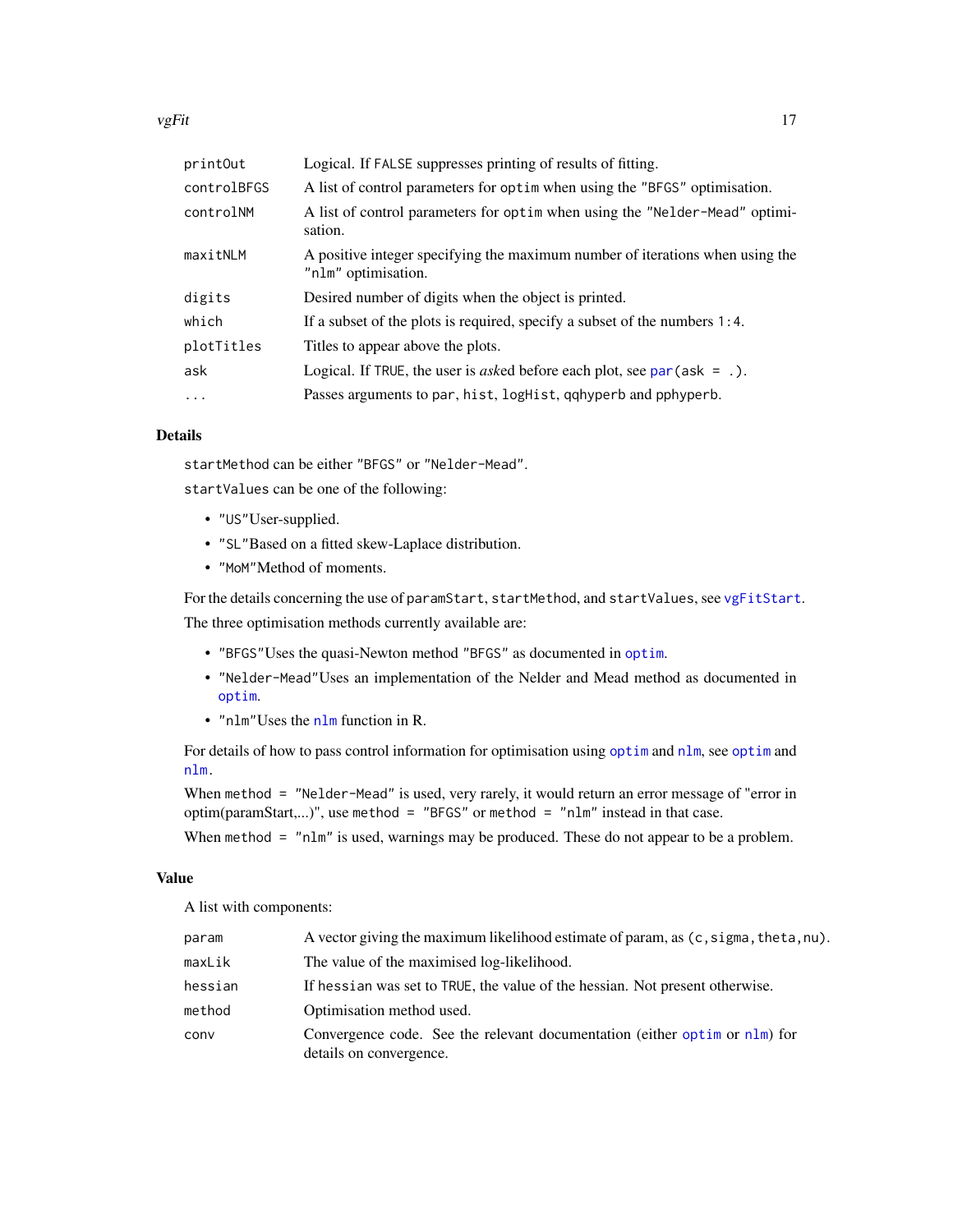<span id="page-17-0"></span>

| iter        | Number of iterations of optimisation routine.           |
|-------------|---------------------------------------------------------|
| obs         | The data used to fit the hyperbolic distribution.       |
| obsName     | A character string with the actual obs argument name.   |
| paramStart  | Starting value of param returned by call to vgFitStart. |
| svName      | Descriptive name for the method finding start values.   |
| startValues | Acronym for the method of finding start values.         |
| breaks      | The cell boundaries found by a call to hist.            |
| midpoints   | The cell midpoints found by a call to hist.             |
| empDens     | The estimated density found by a call to hist.          |

## Author(s)

David Scott <d.scott@auckland.ac.nz>, Christine Yang Dong <c.dong@auckland.ac.nz>

# References

Seneta, E. (2004). Fitting the variance-gamma model to financial data. *J. Appl. Prob.*, 41A:177– 187.

# See Also

[optim](#page-0-0), [nlm](#page-0-0), [par](#page-0-0), [hist](#page-0-0), [logHist](#page-0-0), [qqvg](#page-8-1), [ppvg](#page-8-1), [dskewlap](#page-0-0) and [vgFitStart](#page-18-1).

```
param <- c(0,0.5,0,0.5)
dataVector <- rvg(500, param = param)
## See how well vgFit works
vgFit(dataVector)
vgFit(dataVector, plots = TRUE)
fit <- vgFit(dataVector)
par(mfrow = c(1,2))plot(fit, which = c(1,3))
```

```
## Use nlm instead of default
param <-c(0, 0.5, 0, 0.5)dataVector <- rvg(500, param = param)
vgFit(dataVector, method = "nlm", hessian = TRUE)
```

```
## Use BFGS instead of deault
param <-c(0, 0.5, 0, 0.5)dataVector <- rvg(500, param = param)
vgFit(dataVector, method = "BFGS", hessian = TRUE)
```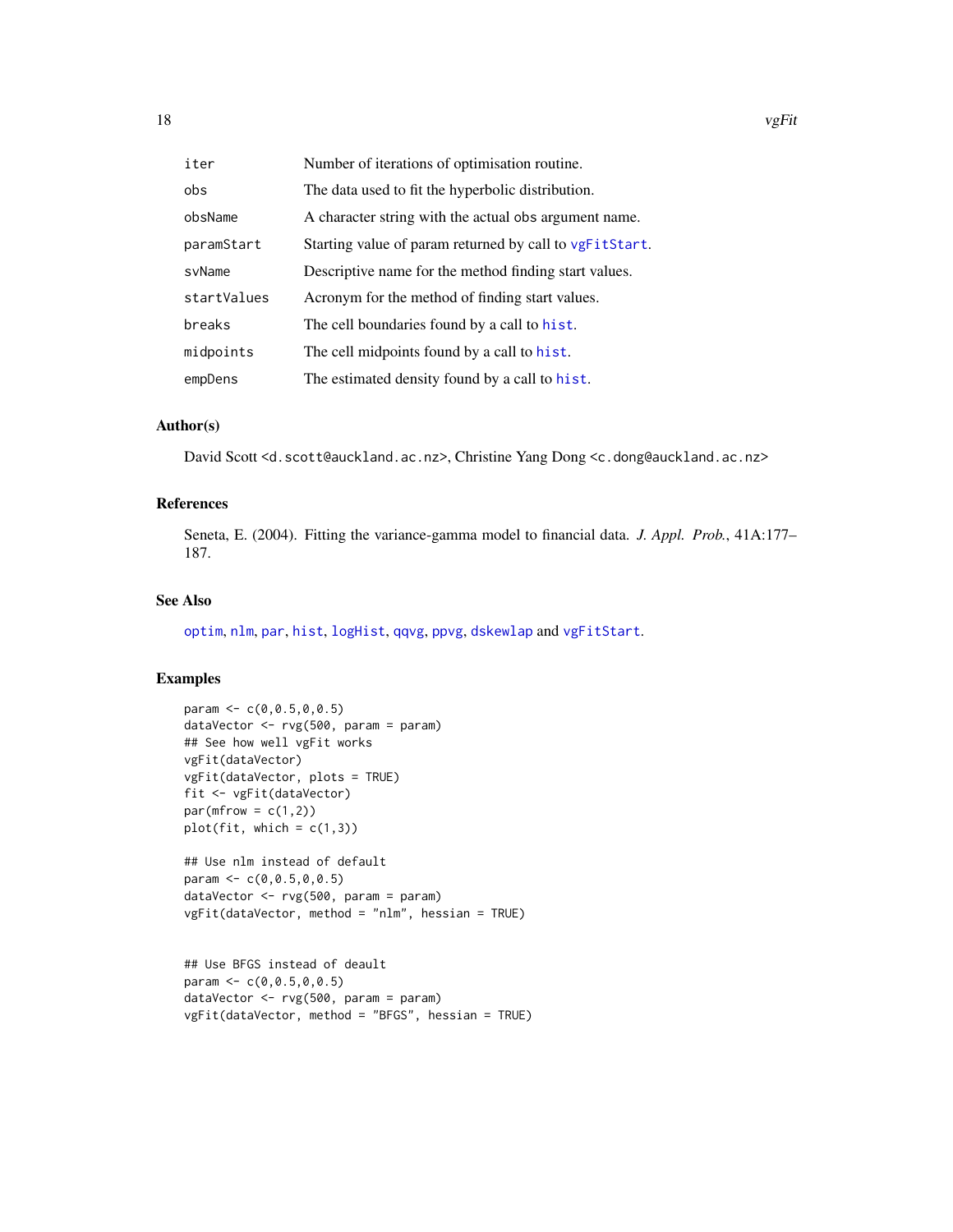<span id="page-18-1"></span><span id="page-18-0"></span>

# Description

Finds starting values for input to a maximum likelihood routine for fitting variance gamma distribution to data.

# Usage

```
vgFitStart(x, breaks = NULL, startValues = "SL", paramStart = NULL,
           startMethodSL = "Nelder-Mead",
           startMethodMoM = "Nelder-Mead", ...)
vgFitStartMoM(x, startMethodMoM = "Nelder-Mead", ...)
```
# Arguments

| $\mathsf{x}$  | Data vector.                                                                                            |
|---------------|---------------------------------------------------------------------------------------------------------|
| breaks        | Breaks for histogram. If missing, defaults to those generated by $hist(x, right = FALSE, plot = FALSE)$ |
| startValues   | Vector of the different starting values to consider. See <b>Details</b> .                               |
| paramStart    | Starting values for param if startValues = $"US".$                                                      |
| startMethodSL | Method used by call to optime in finding skew Laplace estimates.                                        |
|               | startMethodMoM Method used by call to optimin finding method of moments estimates.                      |
| $\ddotsc$     | Passes arguments to optim.                                                                              |

# Details

Possible values of the argument startValues are the following:

- "US"User-supplied.
- "SL"Based on a fitted skew-Laplace distribution.
- "MoM"Method of moments.

If startValues = "US" then a value must be supplied for paramStart.

If startValues = "MoM", vgFitStartMoM is called. These starting values are based on Barndorff-Nielsen *et al* (1985).

If startValues =  $"SL"$ , or startValues =  $"MOM"$  an initial optimisation is needed to find the starting values. These optimisations call [optim](#page-0-0).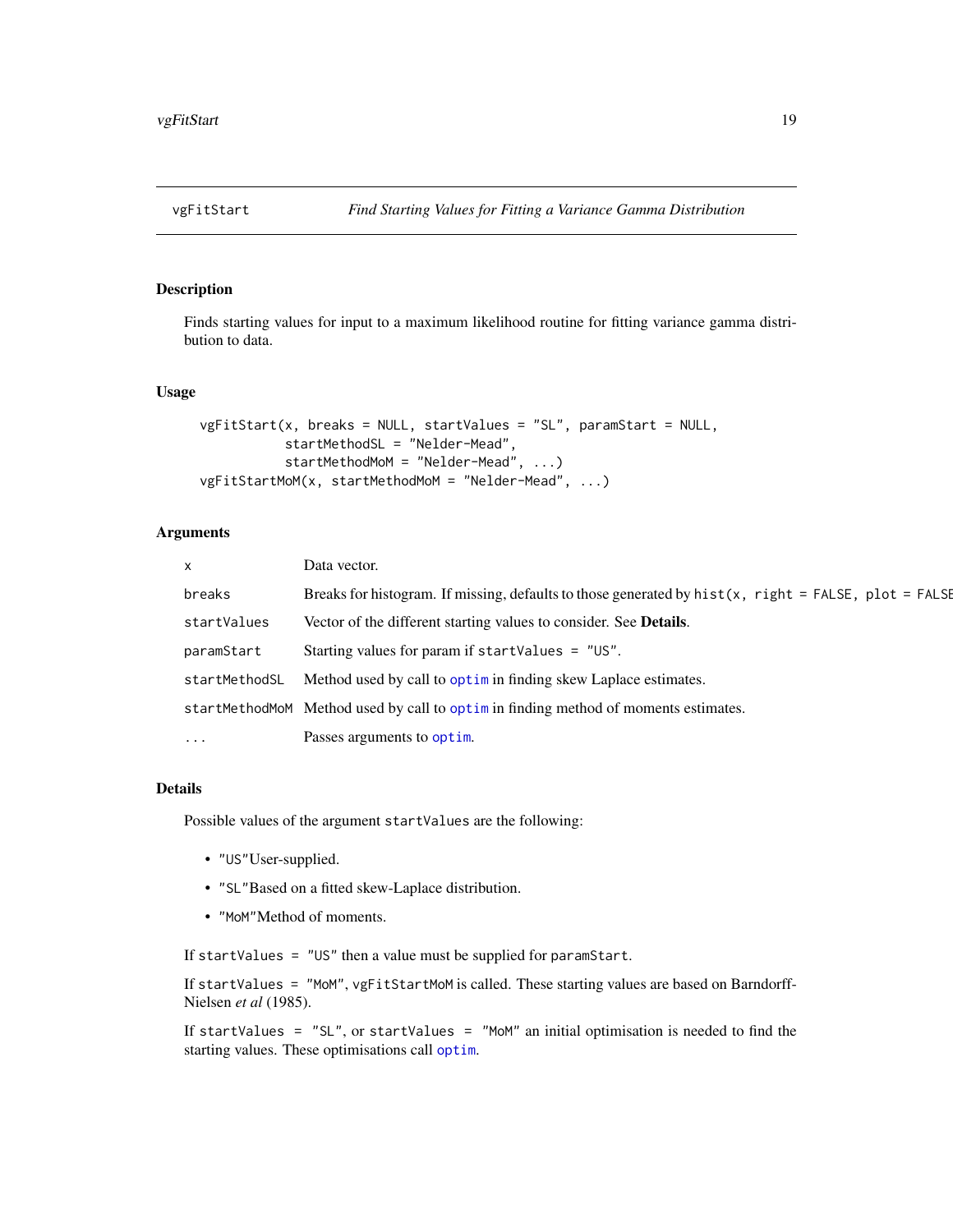vgFitStart returns a list with components:

| vgStart   | A vector with elements vgC, 1Sigma (log of sigma), theta and 1Nu (log of nu)<br>giving the starting value of param. |
|-----------|---------------------------------------------------------------------------------------------------------------------|
| xName     | A character string with the actual x argument name.                                                                 |
| breaks    | The cell boundaries found by a call to hist.                                                                        |
| midpoints | The cell midpoints found by a call to hist.                                                                         |
| empDens   | The estimated density found by a call to hist.                                                                      |
|           |                                                                                                                     |

vgFitStartMoM returns only the method of moments estimates as a vector with elements vgC, lSigma (log of sigma), theta and lNu (log of nu).

# Author(s)

David Scott <d.scott@auckland.ac.nz>, Christine Yang Dong <c.dong@auckland.ac.nz>

# References

Seneta, E. (2004). Fitting the variance-gamma model to financial data. *J. Appl. Prob.*, 41A:177– 187.

# See Also

[dvg](#page-3-1), [dskewlap](#page-0-0), [vgFit](#page-15-1), [hist](#page-0-0), and [optim](#page-0-0).

#### Examples

```
param <- c(0,0.5,0,0.5)
dataVector <- rvg(500, param = param)
vgFitStart(dataVector,startValues="SL")
vgFitStartMoM(dataVector)
vgFitStart(dataVector,startValues="MoM")
```

```
vgMom Calculate Moments of the Variance Gamma Distribution
```
# Description

This function can be used to calculate raw moments, mu moments, central moments and moments about any other given location for the variance gamma (VG) distribution.

## Usage

```
vgMom(order, vgC = 0, sigma = 1, theta = 0, nu = 1,
 param = c(vgc, sigma, theta, nu), momType = "raw", about = 0)
```
<span id="page-19-0"></span>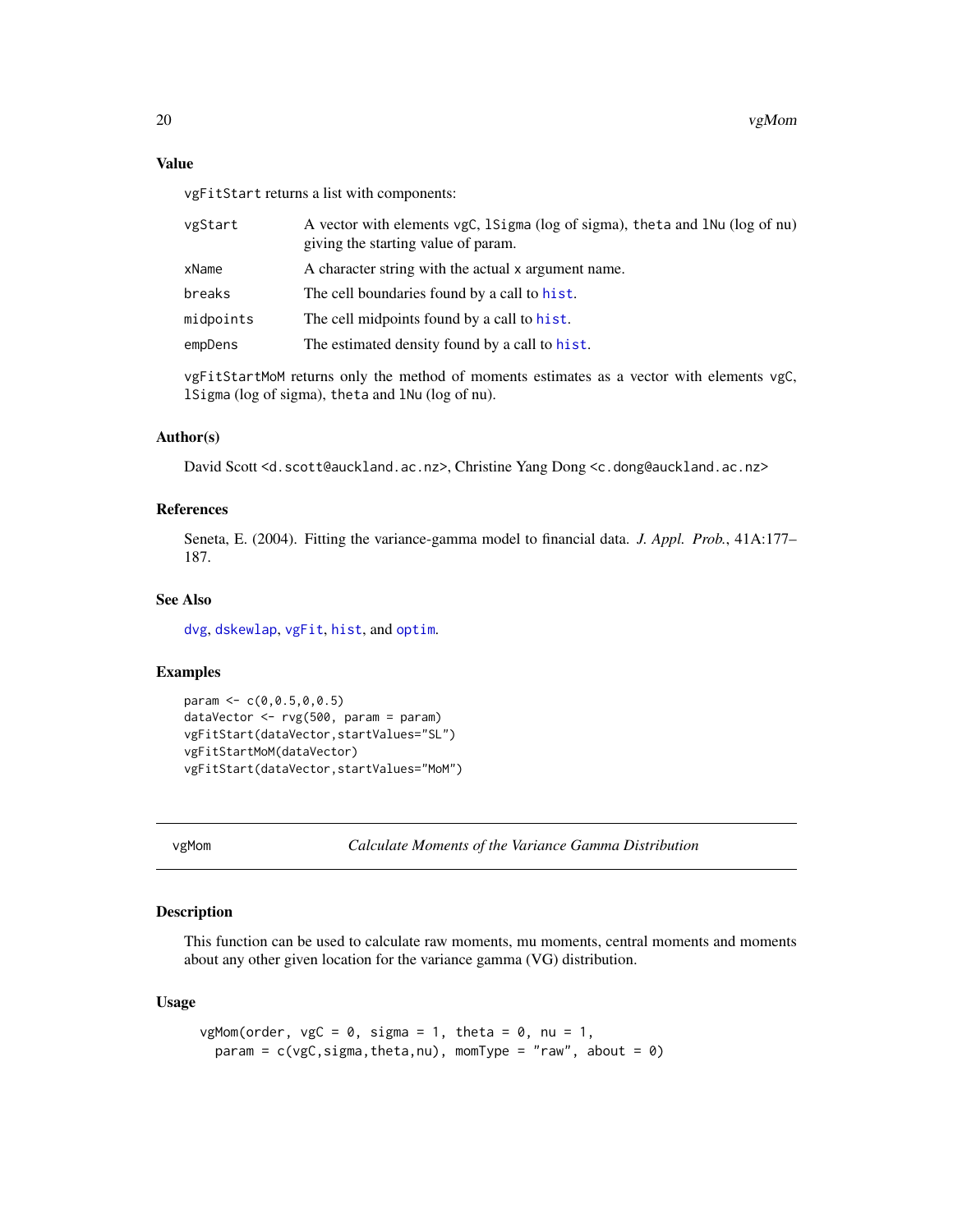#### <span id="page-20-0"></span> $vgMom$  21

# Arguments

| order   | Numeric. The order of the moment to be calculated. Not permitted to be a<br>vector. Must be a positive whole number except for moments about zero. |
|---------|----------------------------------------------------------------------------------------------------------------------------------------------------|
| vgC     | The location parameter $c$ , default is 0.                                                                                                         |
| sigma   | The spread parameter $\sigma$ , default is 1, must be positive.                                                                                    |
| theta   | The asymmetry parameter $\theta$ , default is 0.                                                                                                   |
| nu      | The shape parameter $\nu$ , default is 1, must be positive.                                                                                        |
| param   | Specifying the parameters as a vector which takes the form $c(vgc, sigma, theta, nu)$ .                                                            |
| momType | Common types of moments to be calculated, default is "raw". See <b>Details</b> .                                                                   |
| about   | Numeric. The point around which the moment is to be calculated, default is 0.<br>See Details.                                                      |

#### Details

For the parameters of the variance gamma distribution, users may either specify the values individually or as a vector. If both forms are specified but with different values, then the values specified by vector param will always overwrite the other ones. In addition, the parameters values are examined by calling the function vgCheckPars to see if they are valid for the VG distribution.

order is also checked by calling the function is.wholenumber in DistributionUtils package to see whether a whole number is given.

momType can be either "raw" (moments about zero), "mu" (moments about vgC), or "central" (moments about mean). If one of these moment types is specified, then there is no need to specify the about value. For moments about any other location, the about value must be specified. In the case that both momType and about are specified and contradicting, the function will always calculate the moments based on about rather than momType.

To calculate moments of the VG distribution, the function first calculates mu moments by the formula defined below and then transforms mu moments to central moments or raw moments or moments about any other location as required by calling momChangeAbout in DistributionUtils package.

To calculate mu moments of the variance gamma distribution, the function first transforms the parameterization of c,  $\sigma, \theta, \nu$  to the generalized hyperbolic distribution's parameterization of  $\lambda, \alpha, \beta, \mu$ (see [vgChangePars](#page-12-1) for details). Then, the mu moments of the variance gamma distribution are given by

$$
\sum_{\ell=\lfloor (k+1)/2 \rfloor}^k a_{k,\ell} \beta^{2\ell-k} \lfloor \Gamma(\lambda+\ell)/\Gamma(\lambda) 2^{\ell} / (\alpha^2 - \beta^2)^{\ell} \rfloor
$$

where  $k =$  order and  $k > 0$  and  $a_{k,\ell}$  is the recursive coefficient (see [momRecursion](#page-0-0) for details).

This formula is developed from the mu moments formula of the generalized hyperbolic distribution given in Scott, Würtz and Tran (2008). Note that the part in [] of this equation is actually equivalent to the formula of raw moments of the gamma distribution. So the function calls gammaRawMom in GeneralizedHyperbolic package when implementing the computations.

#### Value

The moment specified. In the case of raw moments, Inf is returned if the moment is infinite.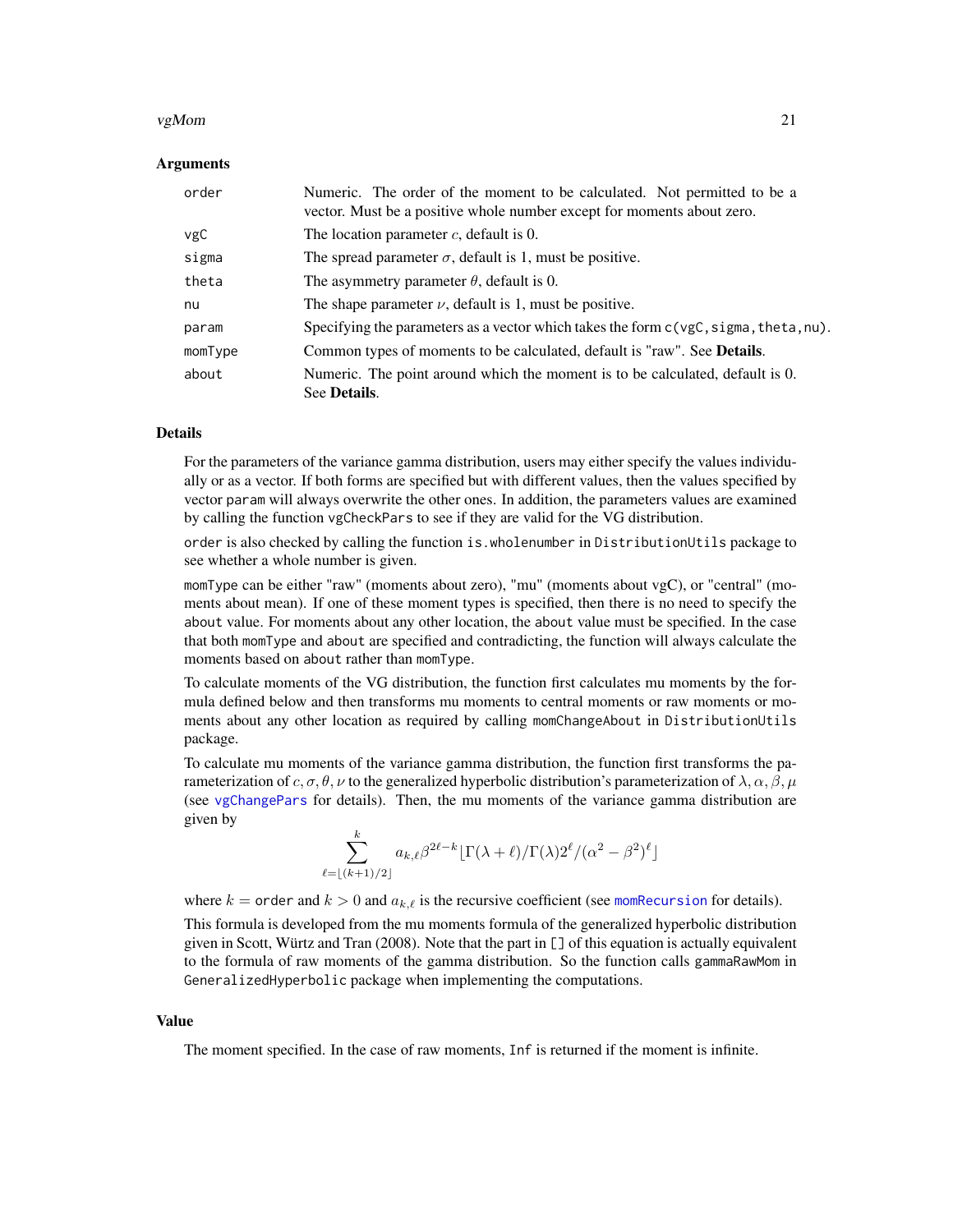# <span id="page-21-0"></span>Author(s)

David Scott <d.scott@auckland.ac.nz>, Christine Yang Dong <c.dong@auckland.ac.nz>

#### References

Paolella, Marc S. (2007) Intermediate Probability: A Computational Approach, Chichester: Wiley Scott, D. J., Würtz, D. and Tran, T. T. (2008) Moments of the Generalized Hyperbolic Distribution. Preprint.

## See Also

[vgCheckPars](#page-14-1), [vgChangePars](#page-12-1), [vgMean](#page-2-1), [vgVar](#page-2-1), [vgSkew](#page-2-1), [vgKurt](#page-2-1), [is.wholenumber](#page-0-0), [momRecursion](#page-0-0), [momChangeAbout](#page-0-0) and [momIntegrated](#page-0-0).

## Examples

```
### Raw moments of the VG distribution
vgMom(3, param = c(2, 1, 2, 1), momType = "raw")### Mu moments of the VG distribution
vgMom(2, param = c(2, 1, 2, 1), momType = "mu")### Central moments of the VG distribution
vgMom(4, param=c(2,1,2,1), momType = "central")### Moments about any locations
vgMom(4, param = c(2, 1, 2, 1), about = 1)
```
vgParam *Parameter Sets for Variance Gamma Distribution*

#### Description

These objects store different parameter sets of the Variance Gamma distribution for testing or demonstrating purpose as matrixes. Specifically, the parameter sets vgSmallShape and vgLargeShape have constant (standard) location and spread parameters of  $c=0$  and  $\sigma=1$ ; where asymmetry and shape parameters vary from  $\theta = (-2, 0, 2)$  and  $\nu = (0.5, 1, 2)$  for vgSmallShape and  $\theta = (-4, -2, 0, 2, 4)$ and  $\nu = (0.25, 0.5, 1, 2, 4)$  for vgLargeShape.

The parameter sets vgSmallParam and vgLargeParam have varied values of all 4 parameters. vgSmallParam contains all of the parameter combinations from  $c=(-2, 0, 2)$ ,  $\sigma=(0.5, 1, 2)$ ,  $\theta=(-$ 2, 0, 2) and  $\nu$ =(0.5, 1, 2). vgLargeParam contains all of the parameter combinations from c=(-4, -2, 0, 2, 4),  $\sigma$ =(0.25, 0.5, 1, 2, 4),  $\theta$ =(-4, -2, 0, 2, 4) and  $\nu$ =(0.25, 0.5, 1, 2, 4).

# Usage

vgSmallShape vgLargeShape vgSmallParam vgLargeParam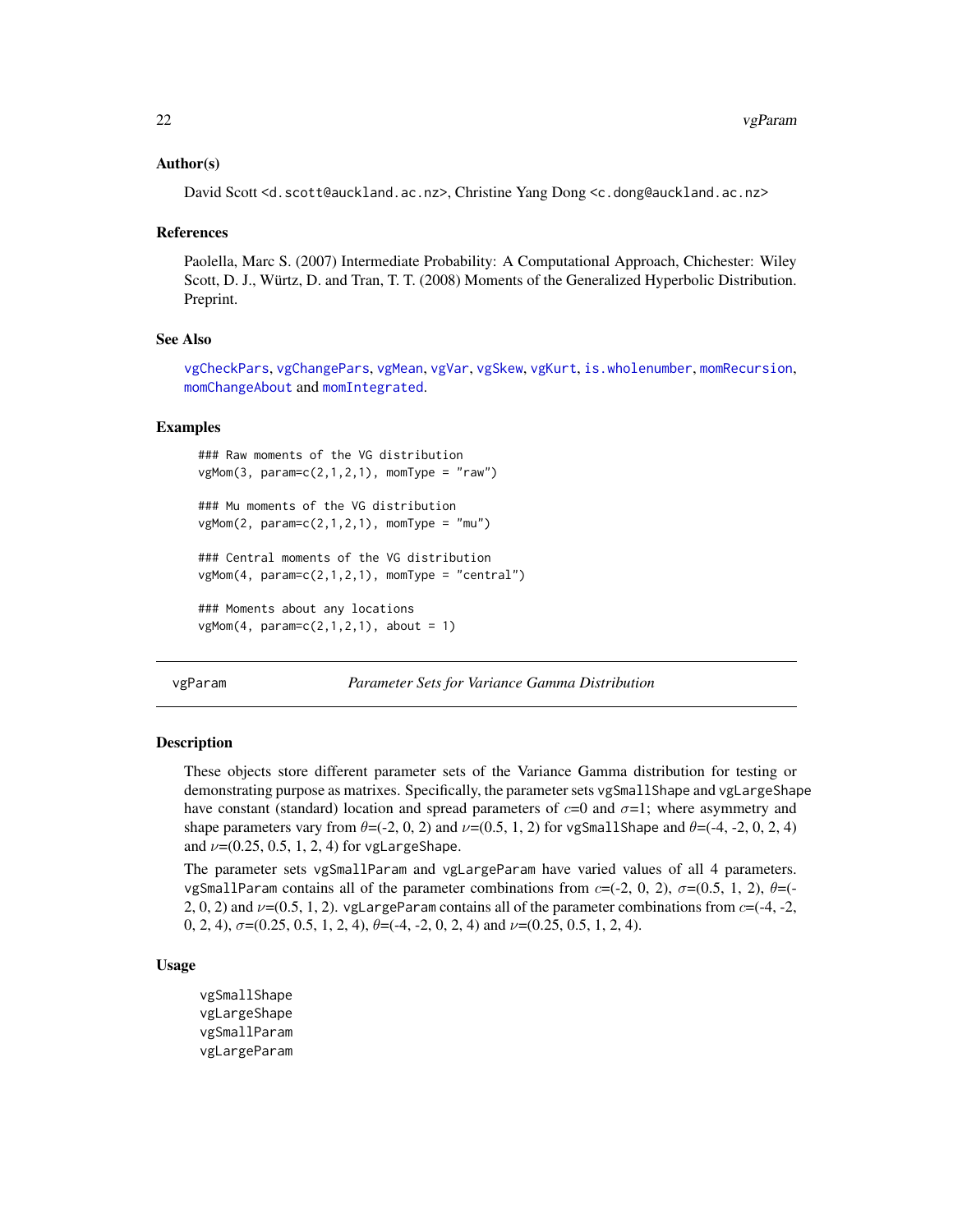#### vgParam 23

# Format

vgSmallShape: a 9 by 4 matrix; vgLargeShape: a 25 by 4 matrix; vgSmallParam: a 81 by 4 matrix; vgLargeParam: a 625 by 4 matrix.

# Author(s)

David Scott <d.scott@auckland.ac.nz>, Christine Yang Dong <c.dong@auckland.ac.nz>

```
data(vgParam)
## Testing the accuracy of vgMean
for (i in 1:nrow(vgSmallParam)) {
    param <- vgSmallParam[i,]
    x \leftarrow rvg(10000, \text{param} = \text{param})sampleMean <- mean(x)
    funMean <- vgMean(param = param)
    difference <- abs(sampleMean - funMean)
    print(difference)
}
```